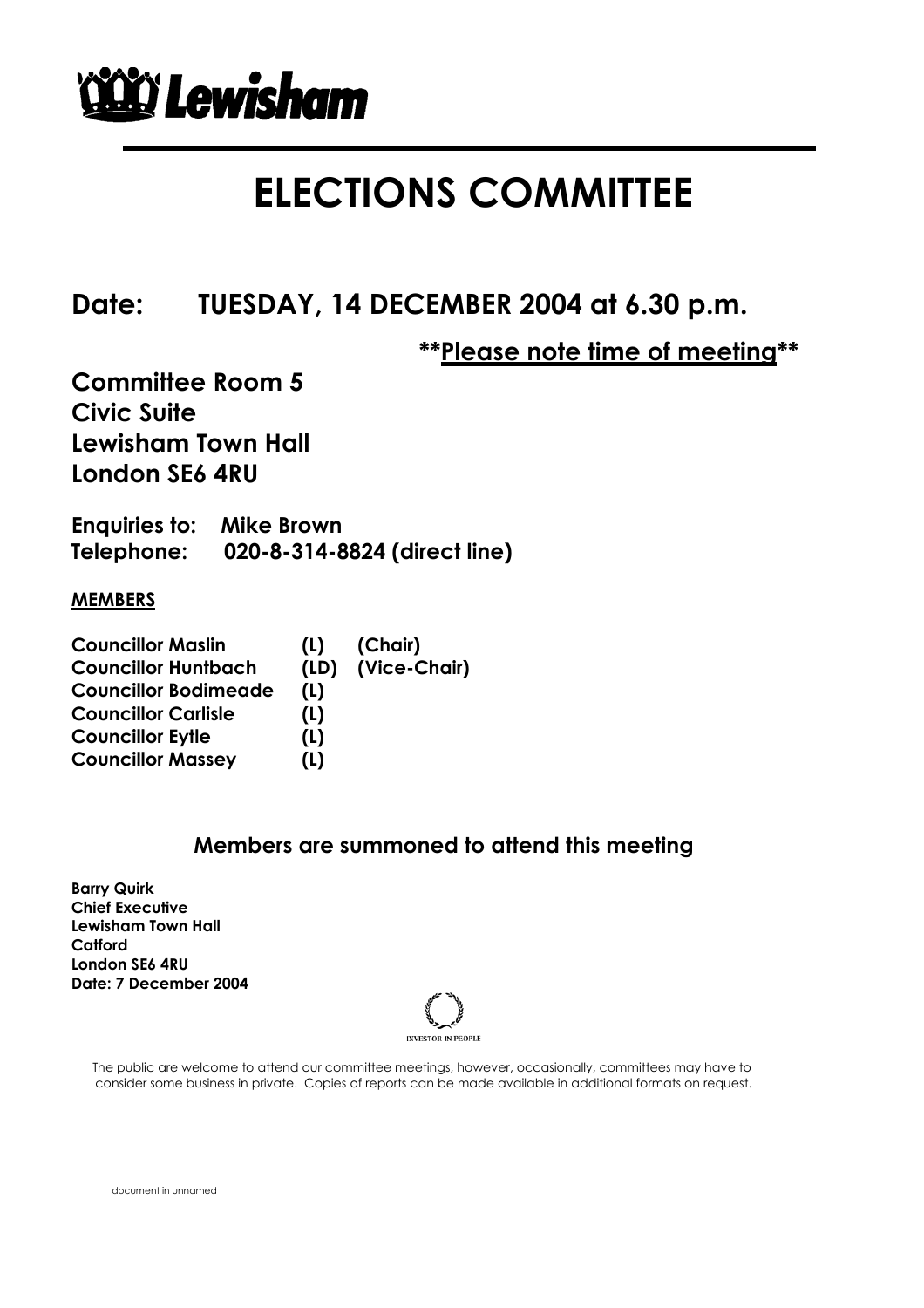### **ORDER OF BUSINESS - PART 1 AGENDA**

| Item<br><u>No.</u> |                                  | Page<br>No.              |
|--------------------|----------------------------------|--------------------------|
| $\mathbf{1}$       | Minutes                          |                          |
| $\overline{2}$     | <b>Declarations of Interests</b> | $\mathbf{I}$             |
| $\mathfrak{S}$     | Re-Coding of Polling Districts   | $\overline{\mathcal{A}}$ |
| $\overline{4}$     | Review of Polling Places         |                          |
|                    |                                  |                          |
|                    |                                  |                          |
|                    |                                  |                          |
|                    |                                  |                          |
|                    |                                  |                          |
|                    |                                  |                          |
|                    |                                  |                          |
|                    |                                  |                          |
|                    |                                  |                          |
|                    |                                  |                          |
|                    |                                  |                          |
|                    |                                  |                          |
|                    |                                  |                          |
|                    |                                  |                          |
|                    | <b>COD</b> Lewisham              |                          |

**The public are welcome to attend our Committee meetings, however, occasionally committees may have to consider some business in private. Copies of reports can be made in additional formats on request.**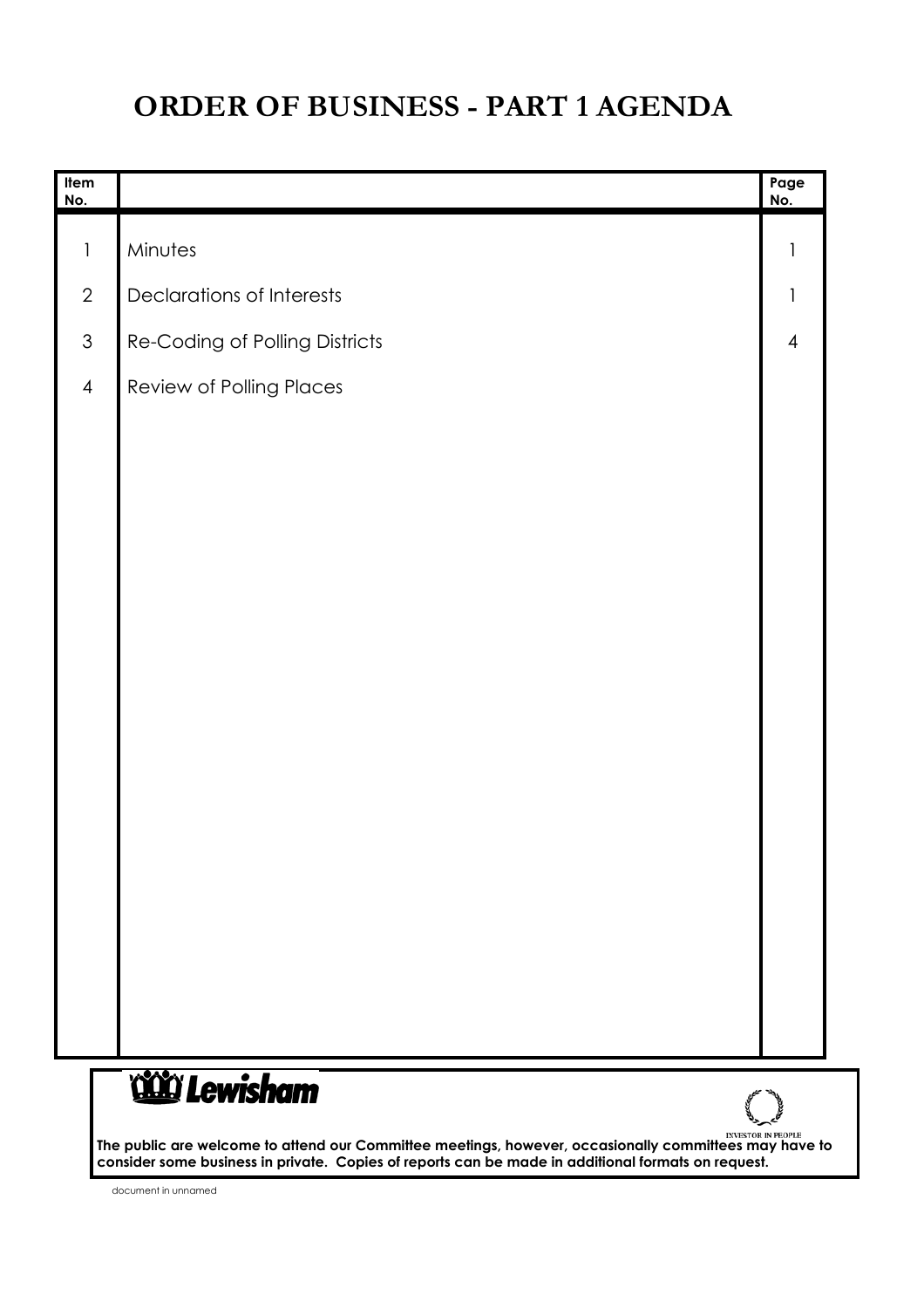| <b>ELECTIONS COMMITTEE</b> |                        |  |                        |            |  |  |
|----------------------------|------------------------|--|------------------------|------------|--|--|
| <b>Report Title</b>        | <b>MINUTES</b>         |  |                        |            |  |  |
| <b>Key Decision</b>        |                        |  |                        | Item No. 1 |  |  |
| Ward                       |                        |  |                        |            |  |  |
| <b>Contributors</b>        | <b>CHIEF EXECUTIVE</b> |  |                        |            |  |  |
| <b>Class</b>               | Part 1                 |  | Date: 14 DECEMBER 2004 |            |  |  |

#### **Recommendation**

To agree the Minutes of the meeting of the Committee, which was open to the press and public, held on 16 July 2004 (copy attached).

| <b>ELECTIONS COMMITTEE</b> |                                  |  |  |                        |  |
|----------------------------|----------------------------------|--|--|------------------------|--|
| <b>Report Title</b>        | <b>DECLARATIONS OF INTERESTS</b> |  |  |                        |  |
| <b>Key Decision</b>        |                                  |  |  | Item No. 2             |  |
| Ward                       |                                  |  |  |                        |  |
| Contributors               | <b>CHIEF EXECUTIVE</b>           |  |  |                        |  |
| <b>Class</b>               | Part 1                           |  |  | Date: 14 DECEMBER 2004 |  |

Members are asked to make any declarations of personal interests or other interests they may have in relation to items on this agenda (if any). Members are reminded to make any declaration at any stage throughout the meeting if it then becomes apparent that this may be required when a particular item or issue is considered.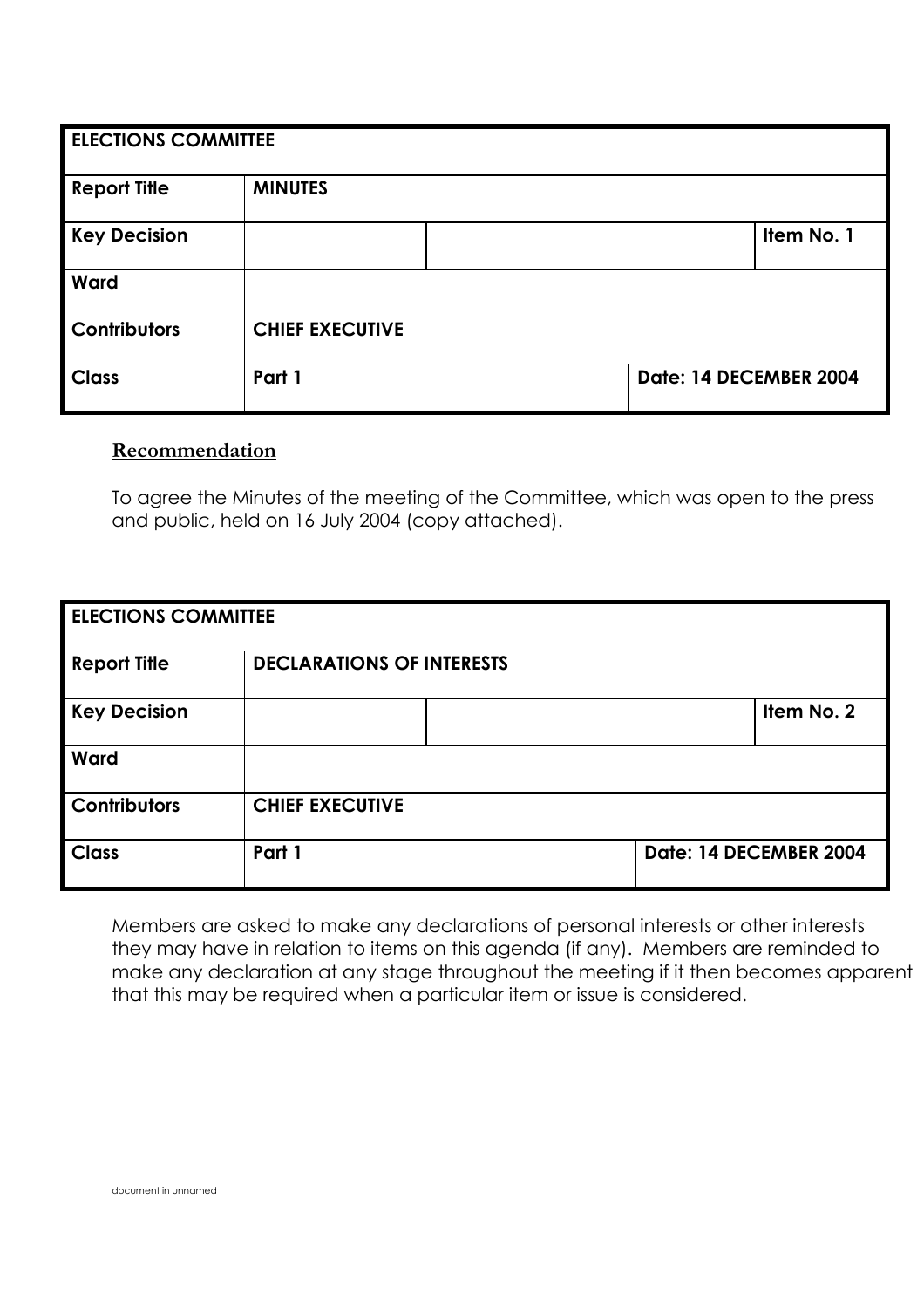#### **LONDON BOROUGH OF LEWISHAM**

MINUTES of the meeting of the ELECTIONS COMMITTEE, which was open to the press and public held on FRIDAY, 16 JULY 2004 at LEWISHAM TOWN HALL, CATFORD, SE6 4RU at 6 p.m.

#### **Present**

Councillor Maslin (Chair); Councillor Huntbach (Vice-Chair); Councillors Carlisle, Eytle and Massey.

Apologies for absence were received from Councillor Bodimeade.

Under Standing Orders: Councillor Anderson.

Minute No. Action

- 1 MINUTES page
	- RESOLVED that, subject to the inclusion of Councillor Anderson as attending under Standing Orders, the Minutes of the meeting of the Committee held on 30 June 2004, which was open to the press and public, be confirmed and signed.
- 2 DECLARATIONS OF INTERESTS (page

None was declared.

3 REVIEW OF COMBINED ELECTION ON 10 JUNE 2004 (page and Appendix page

> A copy of the comments made by Mary Ney, Chief Executive of the London Borough of Greenwich, on the investigation report was circulated at the meeting (copy attached at page ).

 Steve Gough, Head of Resources, Education and Culture, presented the findings of his report and referred to the comments of the Chief Executive on the London Borough of Greenwich.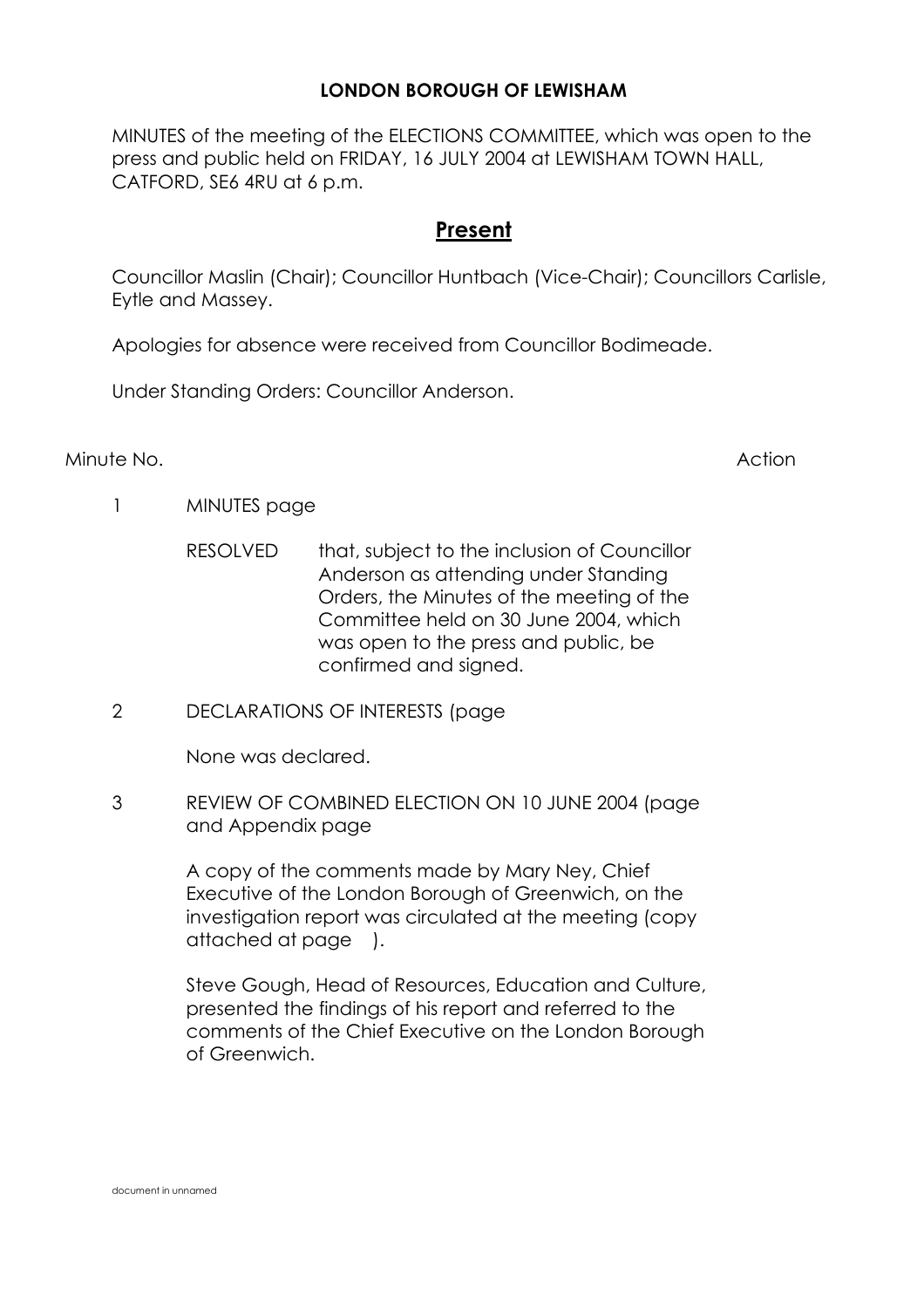The Chief Executive stated that Electoral Services do all they can to cover all aspects of an election. However, on this occasion a mistake had occurred and he apologised for the error and took full responsibility for it. He assured the Committee that this would never happen again.

 Following questions and answers it was agreed that the Committee should consider the issue of spoilt votes at a later date.

 The Committee thanked the officers for a thorough and speedy report and the Chief Executive for his full and frank apology.

In conclusion it was

RESOLVED that

 (i) the recommendations set out in paragraphs 62-70 be agreed; and

 (ii) the report be referred to the Council to note the findings of the investigation and to endorse the action taken by the Committee.

The meeting ended at 6.55 p.m.

Chair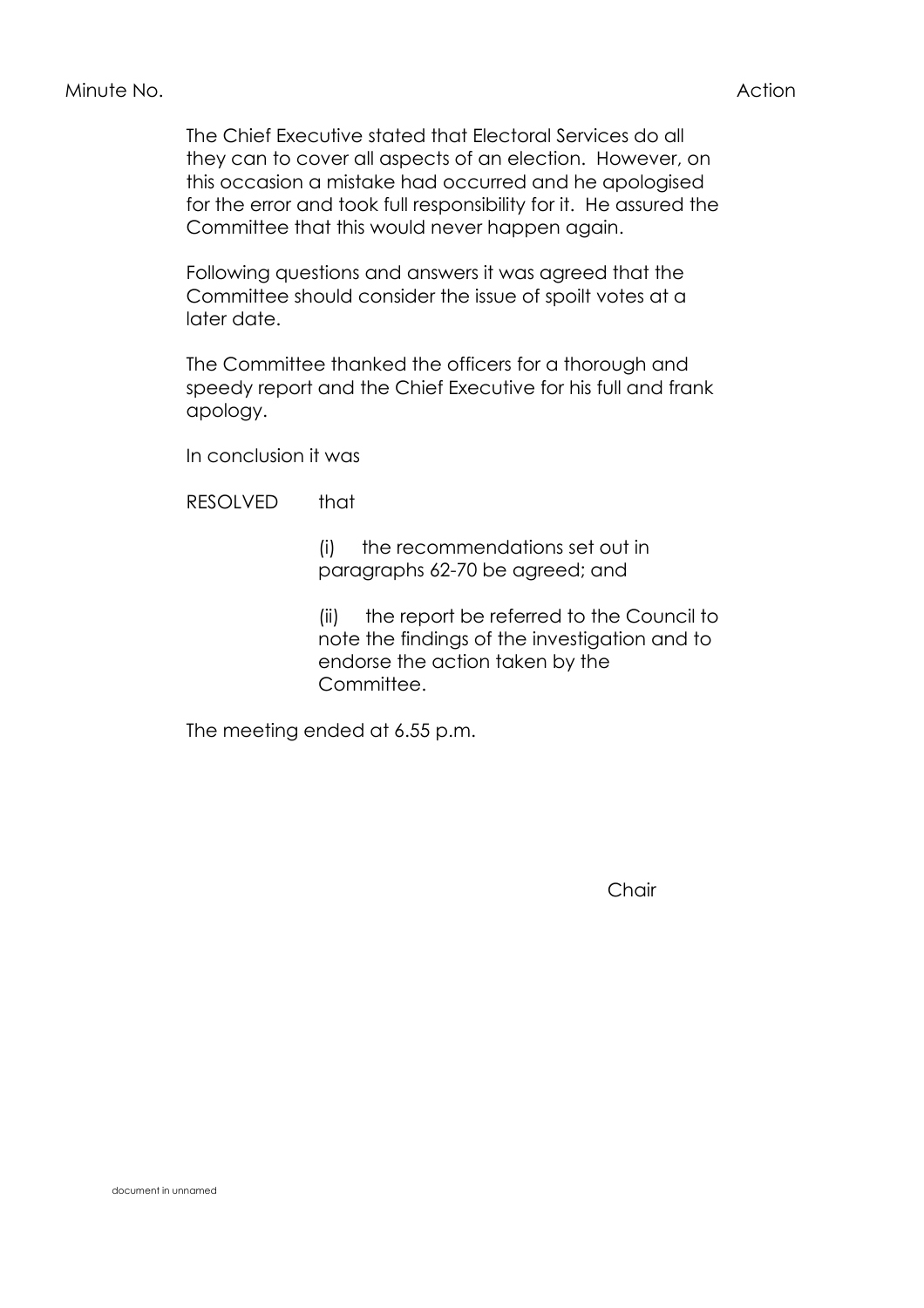| <b>ELECTIONS COMMITTEE</b> |                                    |  |                        |            |  |
|----------------------------|------------------------------------|--|------------------------|------------|--|
| <b>Report Title</b>        | <b>RE-CODING POLLING DISTRICTS</b> |  |                        |            |  |
| <b>Key Decision</b>        |                                    |  |                        | Item No. 3 |  |
| Ward                       |                                    |  |                        |            |  |
| <b>Contributors</b>        | <b>HEAD OF LAW</b>                 |  |                        |            |  |
| <b>Class</b>               | Part 1                             |  | Date: 14 DECEMBER 2004 |            |  |

#### **1. Summary**

 This report suggests that polling districts be given different prefixes to identify the parliamentary constituency.

#### **2. Purpose**

 To provide clarity for the MP's and parties as to the electorate within their constituency.

#### **3. Recommendation**

 That the changed coding for cross boundary polling districts appearing at appendix 1 be adopted.

#### **4. Background**

- 4.1 In March 2002 the review of the local ward boundaries was implemented and the number of wards was reduced from 26 to 18. The parliamentary constituencies were unaffected by this review but they are no longer coterminous with the new ward boundaries. The maps at appendix 2 show where these anomalies lie.
- 4.2 Parliamentary boundaries are not expected to change until 2006 at the earliest and it is anticipated that the boundaries will be the same. Small parts of polling districts are allocated to one ward for local elections, but remain in their existing parliamentary constituency. For example: Bournville Road is in the Rushey Green Ward for local elections.
- 4.3 Bournville Road is however in the Deptford Parliamentary constituency because the parliamentary constituencies have not changed to catch up with the new ward boundaries. Most of Rushey Green ward is in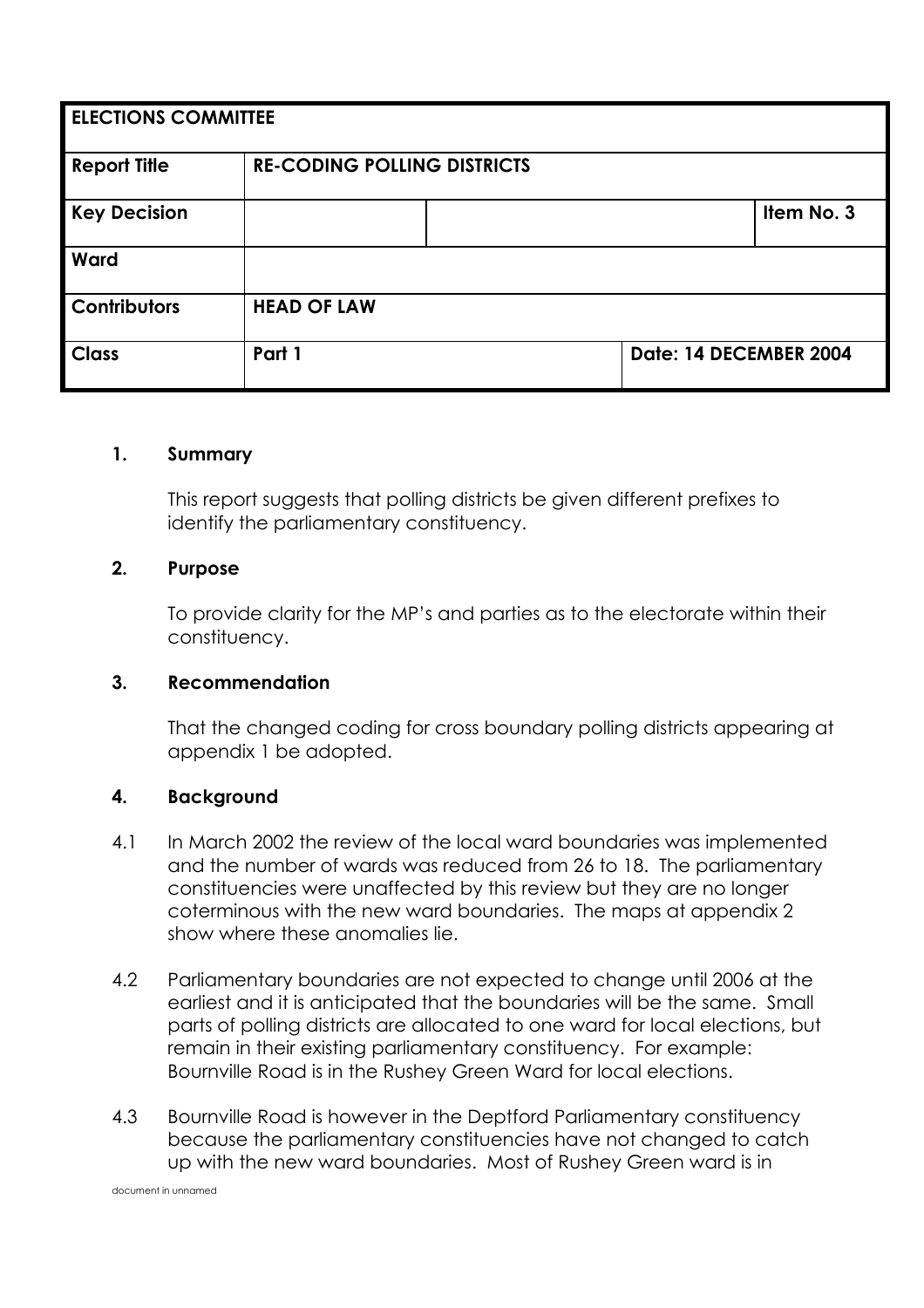Lewisham West parliamentary constituency (not Deptford constituency like Bournville Road).

- 4.4 Voters in Bournville Road will vote in local elections in Rushey Green ward – WRAZ (ie Committee Room 5, Civic Suite), but at a parliamentary election they will vote in the Deptford constituency at: The Sixth Form Centre, Crofton School.
- 4.5 To identify these small pockets of overlap, the areas affected were coded to show:

| W              |        |                         |             |
|----------------|--------|-------------------------|-------------|
| Constituency   | Ward - | <b>Polling District</b> | Shows cross |
| in which ward  | Rushey | identifier              | boundary    |
| lies for local | Green  |                         |             |
| elections      |        |                         |             |

- 4.6 Parties and MP's have stated that there is nothing in this code which identifies the actual constituency for parliamentary purposes.
- 4.7 The committee is therefore asked to agree that a prefix be added to each polling district coding to identify the actual parliamentary constituency;

| D            | w                          |        | A                       |             |
|--------------|----------------------------|--------|-------------------------|-------------|
|              | Parliamentary Constituency | Ward - | <b>Polling District</b> | Shows cross |
| Constituency | in which ward Rushey       |        | identifier              | boundary    |
|              | lies for local             | Green  |                         |             |
|              | elections                  |        |                         |             |

These prefixes are shown at appendix 1.

#### **5. Conclusion**

It is recommended the new polling district codings appearing in appendix 1 be approved.

#### **6. Legal Implications**

There are no specific legal implications associated with this report.

#### **7. Financial Implications**

There are none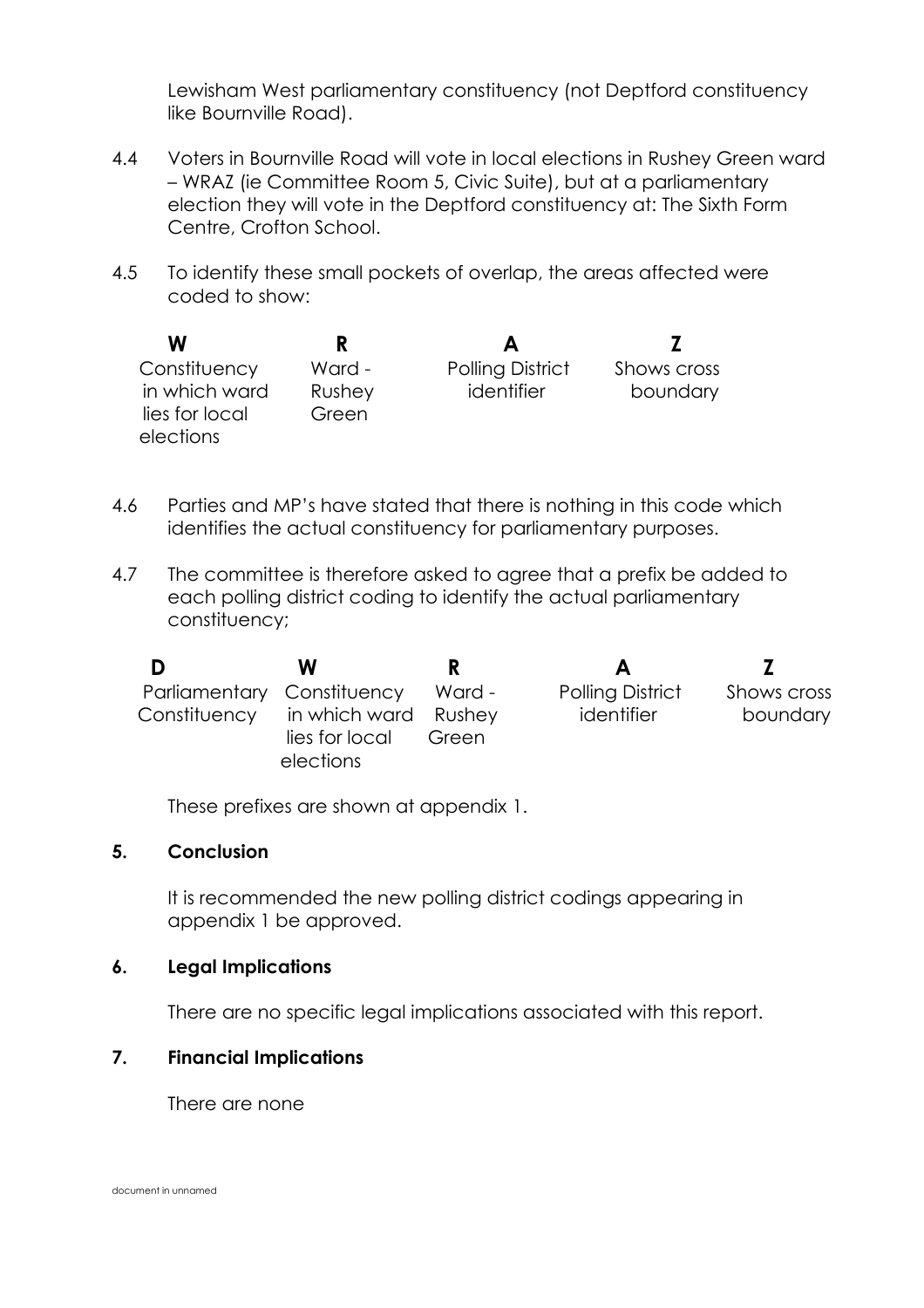**ELECTIONS COMMITTEE 14 DECEMBER 2004** 

**ITEM NO. 3**

# **APPENDIX 1**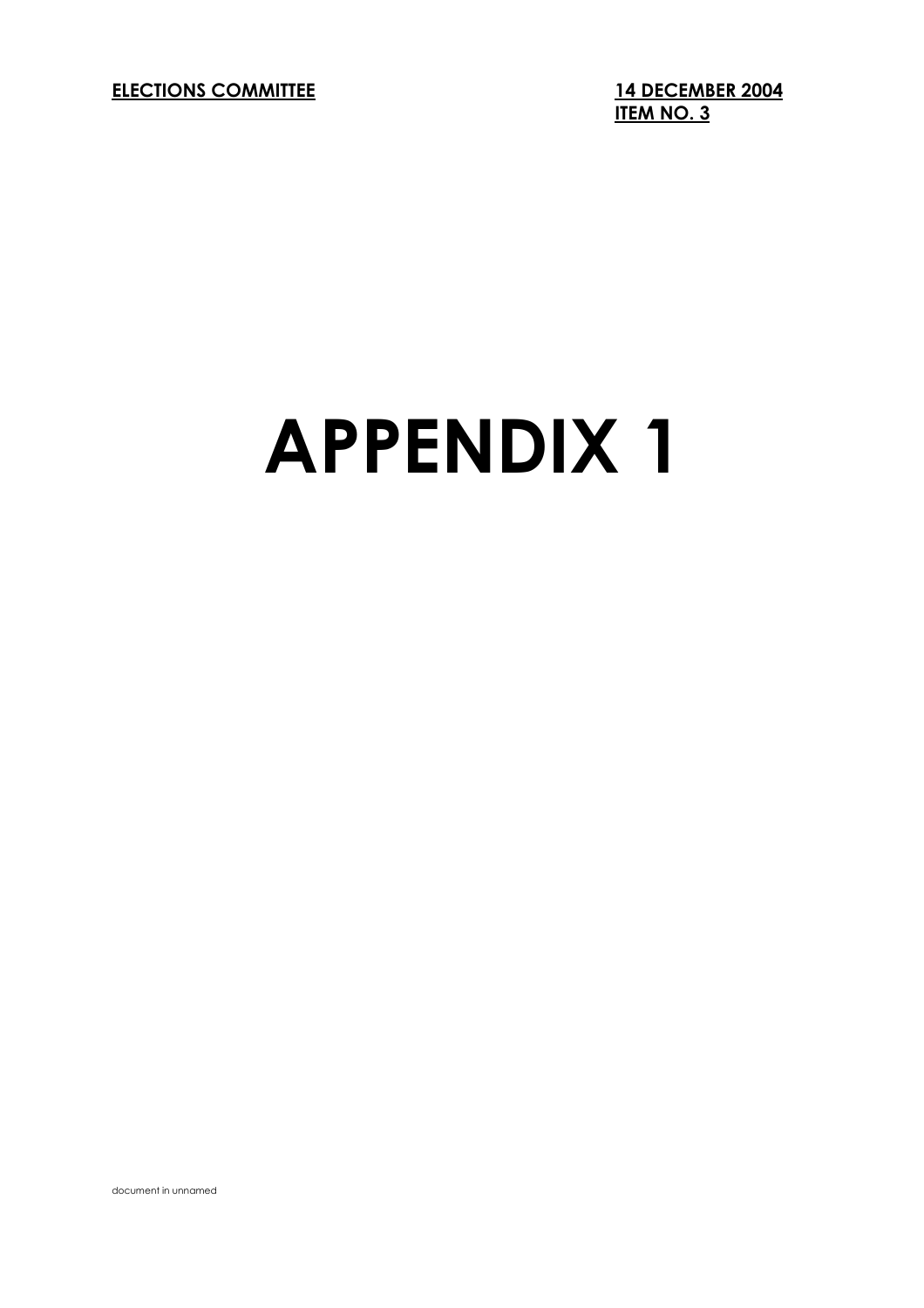#### *LONDON BOROUGH OF LEWISHAM*

#### **REGISTER OF ELECTORS 2005 STREET INDEX EFFECTIVE 1ST DECEMBER 2004**

| <b>PARLIAMENTARY</b><br><b>CONSTITUENCY</b> | <b>WARD</b>                                                                                                                                          | <b>POLLING DISTRICTS</b>                                                                                                                                                                                                   |
|---------------------------------------------|------------------------------------------------------------------------------------------------------------------------------------------------------|----------------------------------------------------------------------------------------------------------------------------------------------------------------------------------------------------------------------------|
| <b>LEWISHAM</b><br><b>DEPTFORD</b>          | <b>BROCKLEY</b><br><b>CROFTON PARK</b><br><b>EVELYN</b><br><b>LADYWELL</b><br><b>NEW CROSS</b><br><b>TELEGRAPH HILL</b>                              | DBA, DBB, DBC, DBD, DBE, DBF<br>DCA, DCB, DCC, DCD, DCE, DCF<br>DEA, DEB, DEC, DED, DEE, DEF<br>DLA, DLB, DLC, DLD, DLE, DLF<br>DNA, DNB, DNC, DND, DNE, DNF<br>DTA, DTB, DTC, DTD, DTE, DTF                               |
|                                             | <b>CROSS BOUNDARY</b>                                                                                                                                | DECBZ, DECCZ, DECDZ, DWRAZ,<br><b>DWRBZ</b>                                                                                                                                                                                |
| <b>LEWISHAM</b><br><b>EAST</b>              | <b>BLACKHEATH</b><br><b>DOWNHAM</b><br><b>GROVE PARK</b><br><b>LEE GREEN</b><br><b>LEWISHAM CENTRAL</b><br><b>WHITEFOOT</b><br><b>CROSS BOUNDARY</b> | EBA, EBB, EBC, EBD, EBE, EBF<br>EDA, EDB, EDC, EDD, EDE, EDF<br>EGA, EGB, EGC, EGD, EGE, EGF<br>ELA, ELB, ELC, ELD, ELE, ELF<br>ECA, ECB, ECC, ECD, ECE, ECF<br>EWA, EWB, EWC, EWD, EWE, EWF<br><b>EWCBZ, EWCCZ, EWCDZ</b> |
| <b>LEWISHAM</b><br><b>WEST</b>              | <b>BELLINGHAM</b><br><b>CATFORD SOUTH</b><br><b>FOREST HILL</b><br><b>PERRY VALE</b><br><b>RUSHEY GREEN</b><br><b>SYDENHAM</b>                       | WBA, WBB, WBC, WBD, WBE, WBF<br>WCA, WCB, WCC, WCD, WCE, WCF<br>WFA, WFB, WFC, WFD, WFE, WFF<br>WPA, WPB, WPC, WPD, WPE, WPF<br>WRA, WRB, WRC, WRD, WRE,<br>WSA, WSB, WSC, WSD, WSE, WSF,<br><b>WSG</b>                    |
|                                             | <b>CROSS BOUNDARY</b>                                                                                                                                | <b>WDCEZ, WEWBZ</b>                                                                                                                                                                                                        |

document in unnamed Published by the Electoral Registration Officer of the London Borough of Lewisham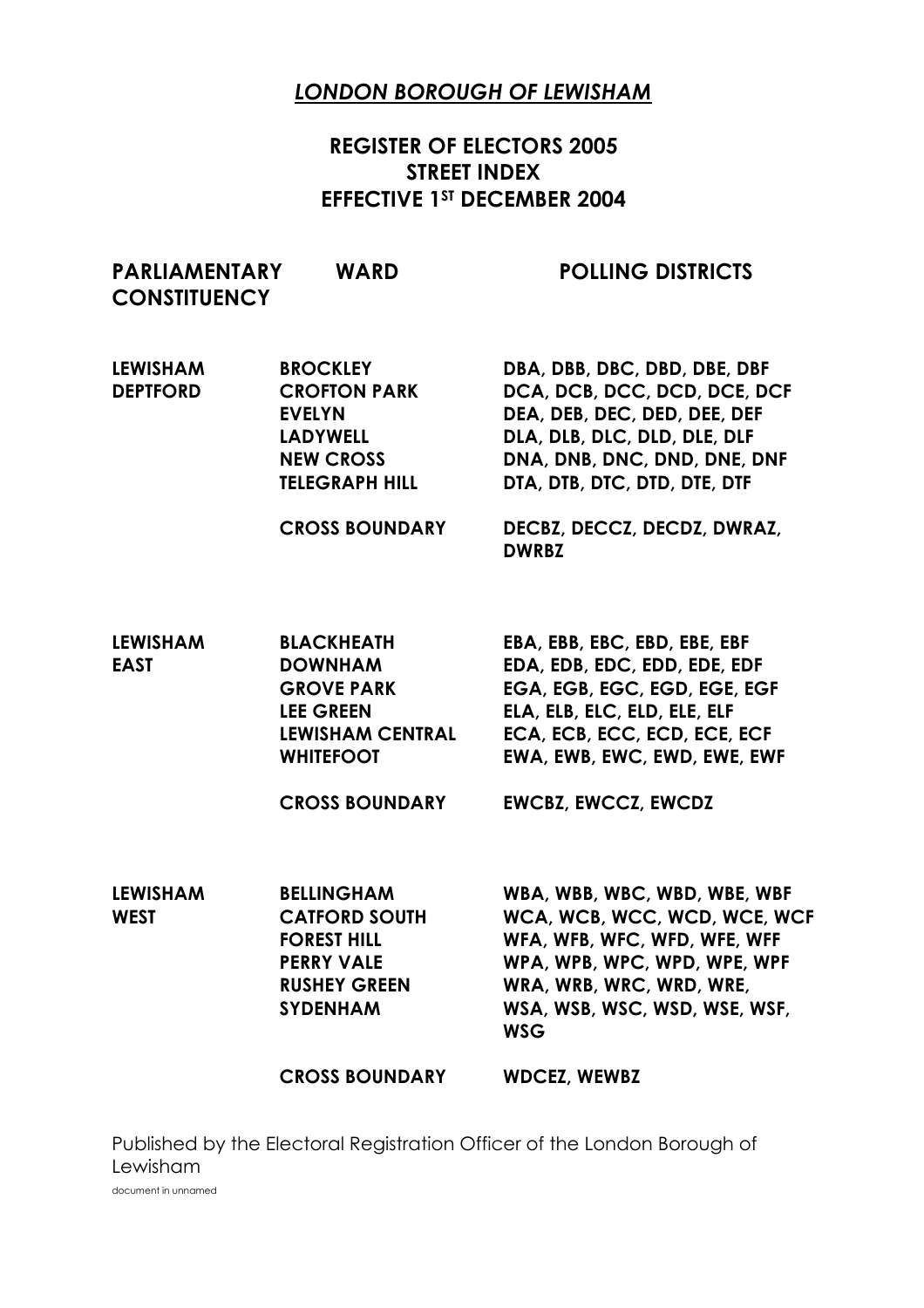| <b>ELECTIONS COMMITTEE</b> |                                 |  |                        |            |  |  |
|----------------------------|---------------------------------|--|------------------------|------------|--|--|
| <b>Report Title</b>        | <b>REVIEW OF POLLING PLACES</b> |  |                        |            |  |  |
| <b>Key Decision</b>        |                                 |  |                        | Item No. 4 |  |  |
| Ward                       |                                 |  |                        |            |  |  |
| Contributors               | <b>HEAD OF LAW</b>              |  |                        |            |  |  |
| <b>Class</b>               | Part 1                          |  | Date: 14 DECEMBER 2004 |            |  |  |

#### **1. Summary**

 This report sets out the results of a comprehensive review of the premises used as polling stations, with proposals for some changes to improve the facilities for local electors.

#### **2. Purpose**

 In reviewing the premises used as polling stations, the intention was to identify any problem areas (with particular emphasis on access for disabled people) and to propose amendments to usage as appropriate.

#### **3. Recommendation**

 To consider the possible alternative polling stations set out in paragraph 5. below and decide which of those changes should be implemented.

#### **4. Polling stations**

- 4.1 A list of all polling stations currently in use, together with ward maps showing the locations of all those polling stations appears at Appendix 1. There are 108 polling stations, six in 16 wards, 5 in Rushey Green and 7 in Sydenham. Of those 108 polling stations, 6 are secondary schools, 45 are primary schools, 11 are community centres in Council ownership, 23 are churches or church halls and 5 are portakabins.
- 4.2 So far as possible a polling station needs to be conveniently situated for the polling district it serves, in a visible position, and provide easy access for all electors, both able-bodied and disabled. Ideally, the building should be in good condition and provide facilities of sufficient size for polling purposes.

document in unnamed 4.3 In October/November 2004 the Head of Law and the Electoral Services Manager visited all of the Council's 108 polling stations to assess: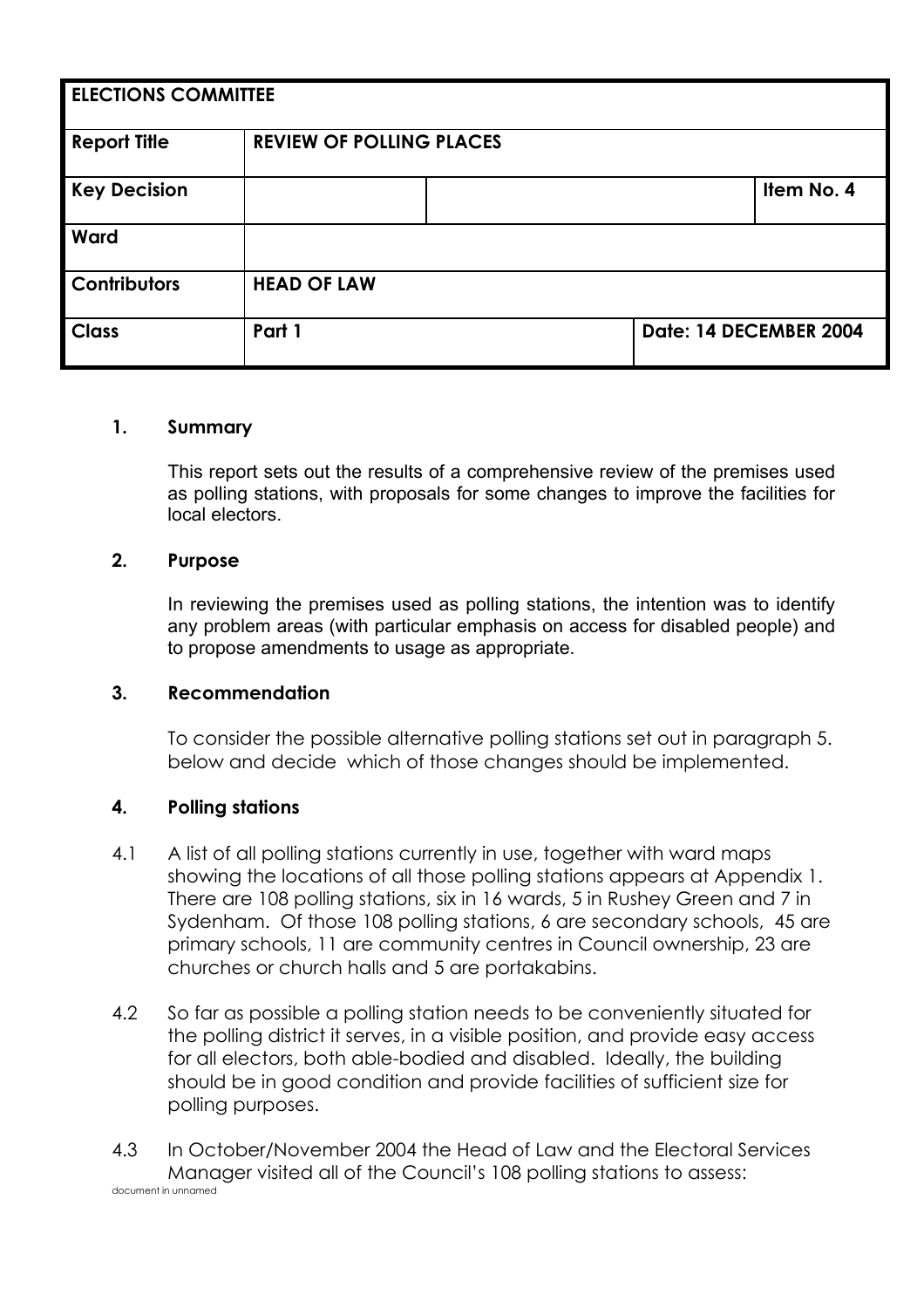- i) the general condition of the premises
- ii) the suitability
- iii) the location in the polling district
- iv) access arrangements
- v) type of normal usage.

 Although a time-consuming process, this review has borne fruit. Not only did it identify polling stations where access for wheelchair users might be problematic, it also allowed officers to make proposals to resolve other issues at particular stations.

- 4.4 During the course of the review, it became apparent that most of the polling stations are fit for purpose. Out of the 108 polling stations, officers do not propose to make any changes to the use of premises in 92 cases. Inspections have identified where operational issues might be improved, for example the provision of additional signage and/or the provision of new ramps or handrails. However, those matters will be taken on board immediately and should enhance the quality of service to electors for the next election at 30 stations.
- 4.5 However, in the remaining 16 polling stations, alternatives have been identified. In making these proposals, officers have tried, wherever possible, to reduce the use of secondary schools. Elections are often held in May or June, the busiest time of the academic year for these schools when often exams are in progress. The conduct of an election on secondary school premises at this time either involves the closure of the school, or partial use whilst school life continues. Even partial use of school premises can create difficulties and disruption.
- 4.6 Particular attention has also been paid to the question of access to the building and/or room used for polling. Members of the Committee may recall that at the GLA/Euro elections in June, there were particular problems at two polling stations in this respect. These are dealt with in the paragraph discussing proposed changes below (see 5.16.b, and 5.19.a).
- 4.7 There has been consultation with the political parties, MPs and all Councillors about the proposed changes listed below. The responses appear in full at Appendix 2. Where relevant, the substance of the consultation responses is summarised in relation to each particular change in the text of this report.

#### **5. Proposed Changes:**

#### **CONSTITUENCY – Lewisham Deptford**

5.1 Brockley Ward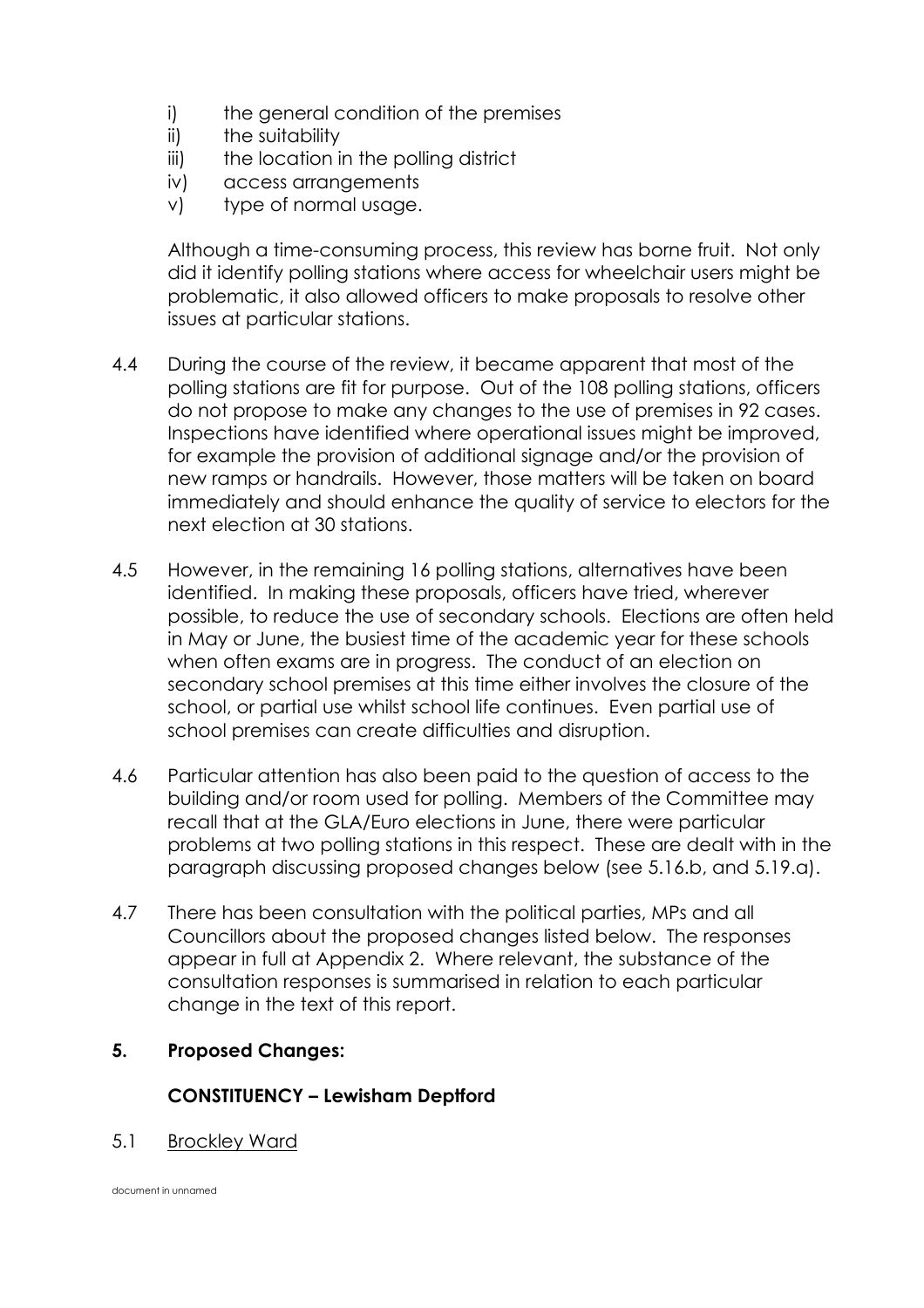#### 5.1.a **DBA**

#### *Current arrangements* - **First New Cross Scout Group, Breakspears Road, SE4**

 This polling station is an old wooden scout hut in very poor condition. It is approached by a narrow uneven and unlit path from Tack Mews which runs off Breakspears Road. The entrance to the site is badly littered with fly-tipping and rubbish with a small shed at the entrance to the path. Overall, the building and its environs are very shabby. However, it is centrally located within the polling district. The premises are in private ownership. Officers are of the view that the use of this hut ought to be discontinued so that the voting experience can be improved for local electors.

| <b>Elector Nos at</b><br>DBA | <b>Turnout at GLA</b> | Average Brockley   Average Deptford<br>Turnout | Turnout |
|------------------------------|-----------------------|------------------------------------------------|---------|
| '441                         | 35.67%                | 31.5%                                          | 32.42%  |

#### *Possible alternative*

 Despite a search by officers in the area, they were unable to locate a feasible alternative permanent structure. However, it would be possible for a portakabin to be located on the corner of Breakspears Road, SE4, opposite Lloyd Villas. This is only a few hundred metres from the existing polling station and is on a service road in front of Lea House, which is part of Lewisham College who have confirmed their consent to such use.

#### *Consultation responses*

 No responses had been received at the time of despatching this report. Any responses received will be reported at the meeting.

#### 5.1.b **DBC**

#### *Current arrangements*: **– Brockley Social Club, Brockley Road, SE4 2SU**

 Following the demolition of the building previously used for this polling station (St Peter's Church Hall, Cranfield Road, SE4), this small social club was only used for the first time at the GLA/Euro elections. It is not centrally located in the polling district, being right on the border. The polling station is set up in the front bar of the club which also has a rear room used as a bar. Although the room at the rear of the premises remains in use during polling day, it is accessed by an entirely separate entrance and kept completely separate and secured from the front part of the premises. The premises are in good condition.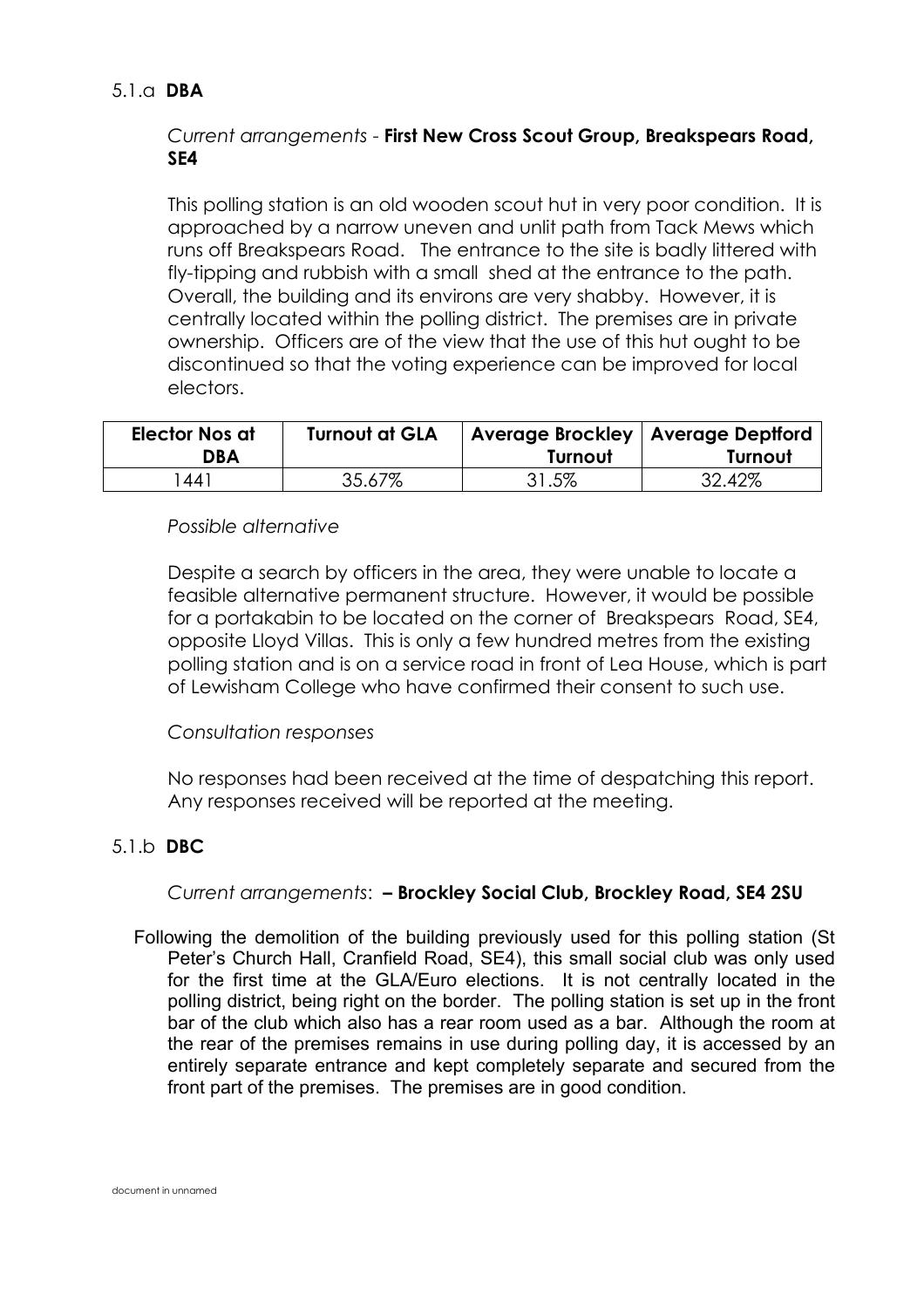| <b>Elector Nos at</b><br>DBC. | <b>Turnout at GLA</b> | Average Brockley   Average Deptford<br>Turnout | Turnout |
|-------------------------------|-----------------------|------------------------------------------------|---------|
| 637                           | 32.84%                | 31.5%                                          | 32.42%  |

 *Possible alternative:* 

 Officers did investigate the possibility of the newly refurbished premises at St Andrews Church, which is situated very close to the social club being used as a double station. However, this was discounted as St Andrews falls not only within another polling district but also within another ward, i.e. DLE – Ladywell Ward. This would mean that at local elections, if two stations were located in the same building, there would be two different ballot papers and the potential for votes cast to be placed in the wrong ballot box, which would be unacceptable.

 ELIM Pentecostal Church is situated at 76/78 Foxberry Road, SE4 2SP. These are newly renovated church premises. The standard of renovation is high and the property is in ideal condition for use as a polling station. About a kilometre from the existing polling station the Pentecostal Church is not on the main road, nor central for the polling district. Foxberry Road is not a main thoroughfare and there are few passers by.

 *Consultation responses* 

 2 responses have been received from local councillors who support the discontinuation of the use of the Social Club as a polling station. They agree that the use of the Pentecostal church, though much more preferable, is still far from ideal as it is on the very edge of the ward.

 It is suggested that a portacabin might be placed in the forecourt of Poplar House in Wickham Road. This possibility is being investigated and the outcome will be reported verbally at the meeting.

 The Councillors who responded also suggest that there may be other locations central to the DBC polling district. These too are being explored and will be reported to the meeting.

5.2 Crofton Park Ward

No changes proposed

5.3 Evelyn Ward

No changes proposed

5.4 Ladywell Ward

No changes proposed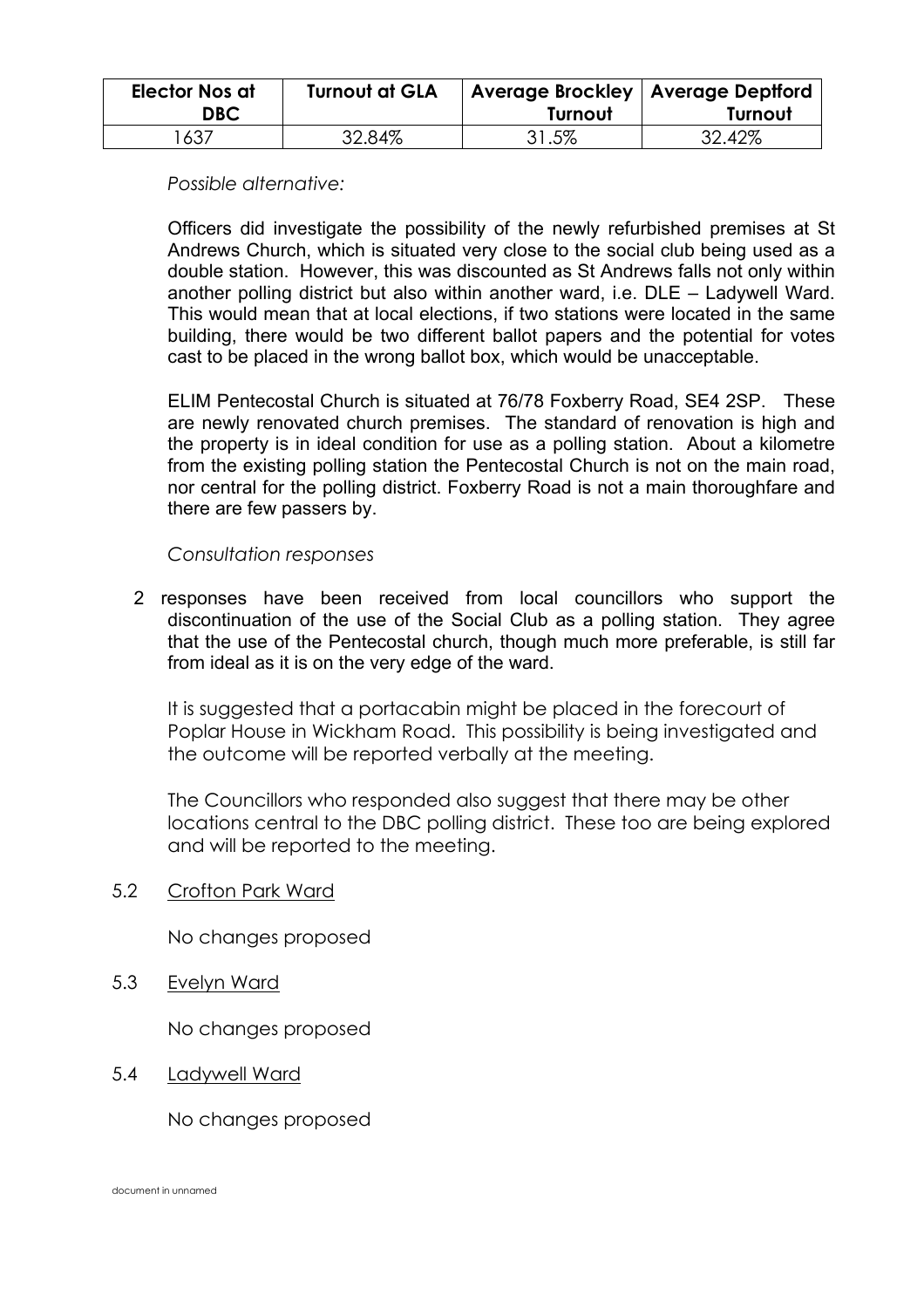#### 5.5 New Cross Ward

No changes proposed

5.6 Telegraph Hill Ward

No changes proposed

#### **CONSTITUENCY - LEWISHAM EAST**

5.7 Blackheath Ward

#### 5.7.a **EBA**

#### *Current arrangements* **– Heathside & Lethbridge Community Hall, Blackheath Hill, SE10 8DW**

 The polling station is a community hall close to the corner of Lewisham Hill and Blackheath Hill. The entrance to the polling station is on Blackheath Hill. Access to the front of the polling station on Blackheath Hill is via a stairway of 5/6 steps which is ramped on polling day. To gain access to the polling station from the Lethbridge Estate means negotiating a staircase of some 20 or 30 steps, or going to the front of the building via Lewisham Hill and Blackheath Hill, then negotiating the ramped stairway at the front. Although possible, it is far from convenient. It is acceptable, however, and has been used several times without complaint. It is not centrally located, being on the edge of the polling district

| <b>Elector Nos at</b><br><b>EBA</b> | <b>Turnout at GLA</b> | Average<br><b>Blackheath</b><br>Turnout | Average<br>Lewisham<br><b>East Turnout</b> |
|-------------------------------------|-----------------------|-----------------------------------------|--------------------------------------------|
| 432                                 | 34.3%                 | 38.6%                                   | 33.6%                                      |

#### *Possible alternative*

 58 Lethbridge Close – this is a room used by senior citizens as a clubroom on the ground floor of a block of flats on the estate. A small step would need to be ramped both inside and outside the building and use as a senior citizens' clubroom on polling day would not be possible. In all other aspects the room is suitable and is conveniently located, being in the middle of the estate.

#### *Consultation Reponses*

 No responses had been received at the time of despatching this report. Any responses received will be reported at the meeting.

#### 5.8 Downham Ward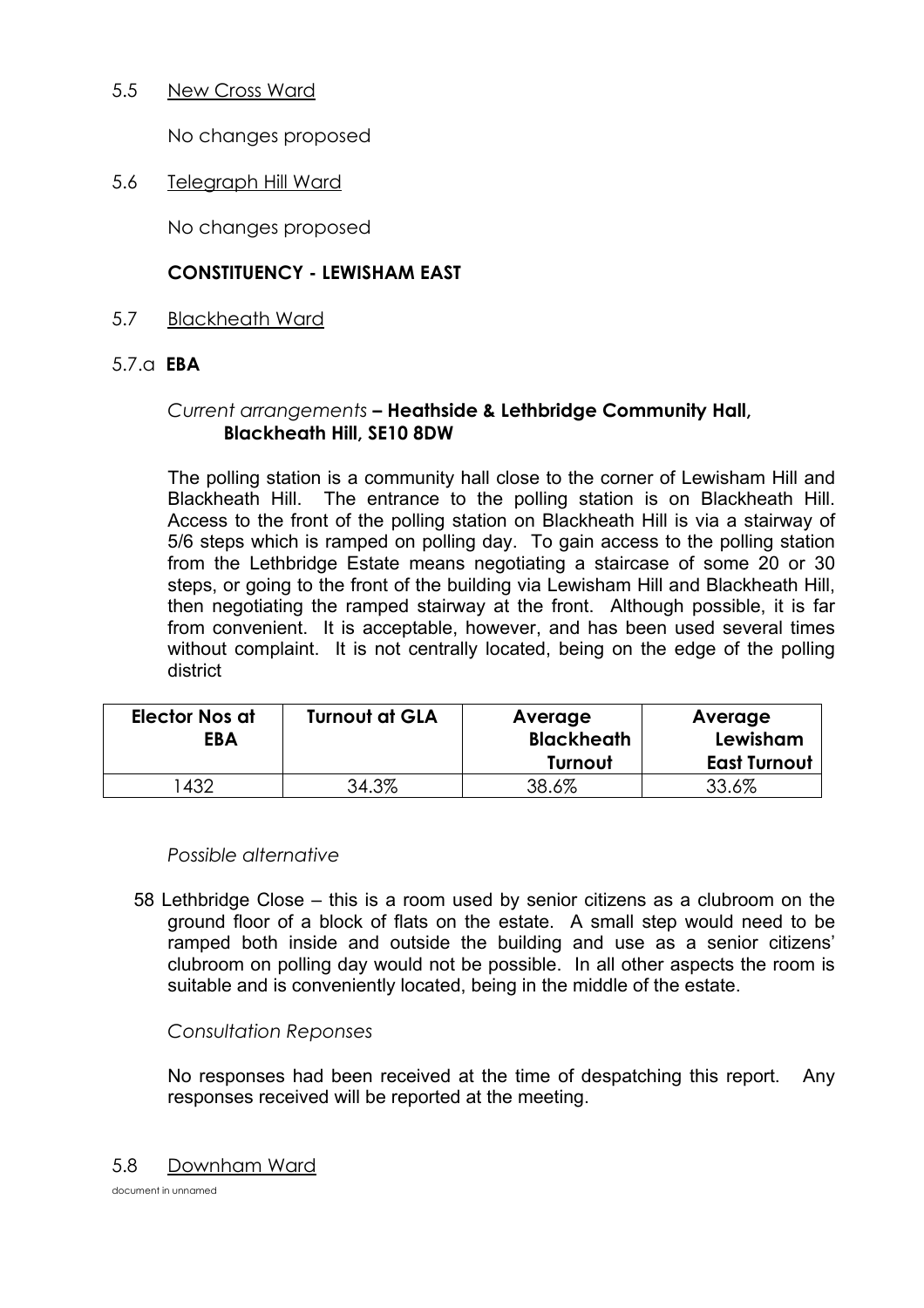#### *Current arrangements* **– Ravensbourne Community Centre, Brangbourne Road, BR1 4LL**

 This community centre is located in the bottom of a block of flats on the main Ravensbourne Estate. It is conveniently located for many voters on that estate. However, once in the centre, access to the only room available for polling is via a very narrow doorway (only 75 cms wide). This doorway could present difficulties for wheelchair users, particularly those in larger motorised chairs. Though this has not presented difficulties in the past it may do so in future. The centre is in Council ownership. There are no proposals to widen this doorway at present.

| <b>Elector Nos at</b><br>EDA | <b>Turnout at GLA</b> | Average<br>Downham | Average<br>Lewisham |
|------------------------------|-----------------------|--------------------|---------------------|
|                              |                       | Turnout            | <b>East Turnout</b> |
| 631                          | 30.49%                | 29.2%              | 33.6%               |

#### *Possible alternative*

 Meadows Community Hall, Chestnut Close, SE6 3NS. This is a Council owned community centre situated in the centre of the Beckenham Hill Estate. It is currently used as a playgroup each day of the week which could not take place on polling day were the Centre used as a polling station. It has good disabled access with the doorway being wide and access to it flat. Facilities within the centre are suitable for polling purposes. The location is of course further from the Ravensbourne Estate but more convenient for those on the Beckenham Hill Estate. It is central in the polling district and close to the main road.

#### *Consultation Reponses*

 One response has been received from a ward councillor who appreciates the reasons for trying to identify an alternative location for this polling station. His concern is that the current polling place is central to the blocks of flats on the main Ravensbourne Estate and is very convenient for a large number of voters. By contrast the Meadows Community Hall is less convenient with fewer voters close by. As it is situated in the centre of the Beckenham Hill Estate there is little passing traffic either pedestrian or vehicular. It is not on the main throughfare.

- 5.9 Grove Park Ward
- 5.9.a **EGB**

#### *Current arrangements* - **– Portakabin in Car Park, Grove Park Youth Club, Marvels Lane, SE12 9PR**

This portakabin was placed in the Grove Park Youth Club car park and the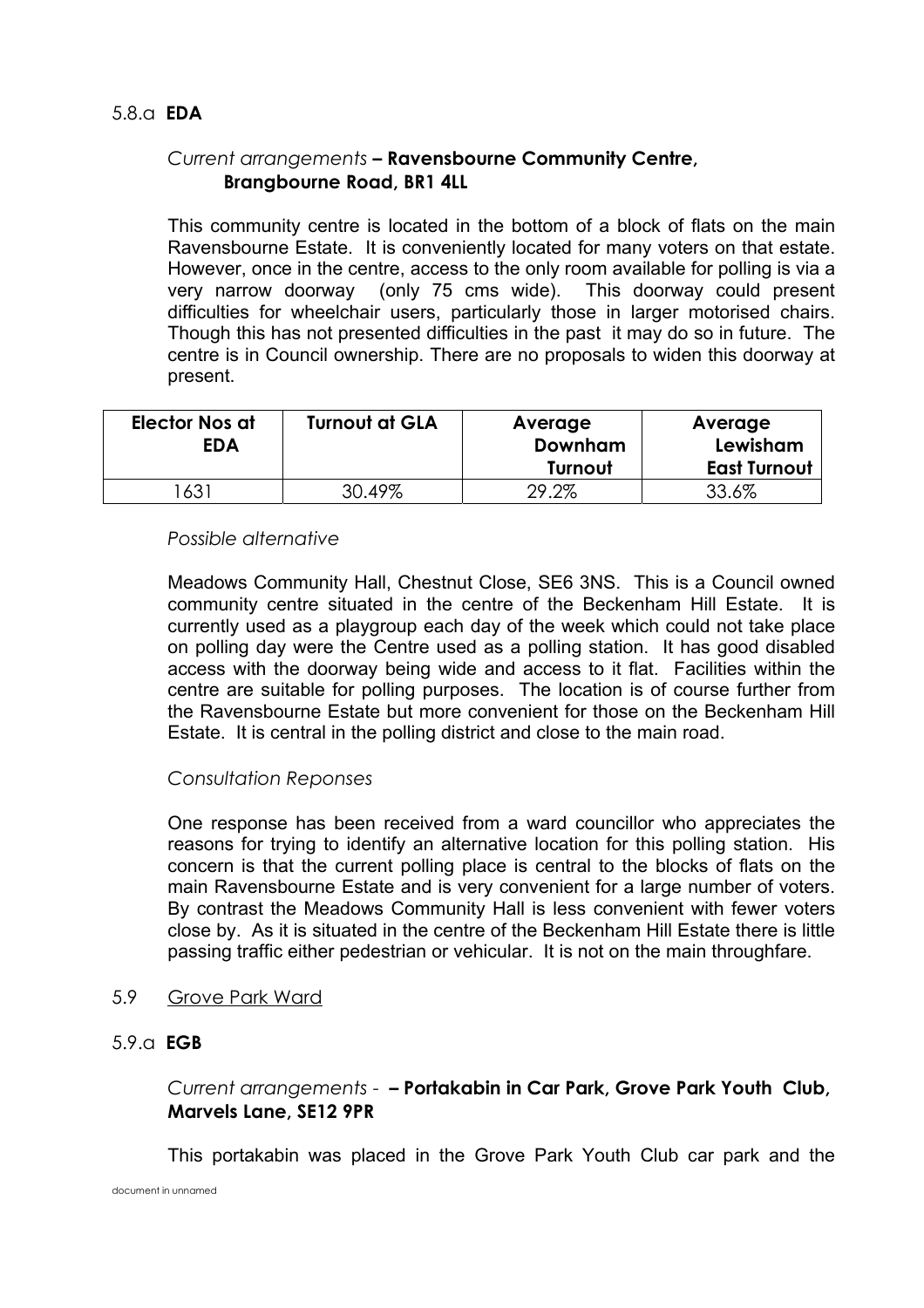centre itself not used previously because the centre had poor disabled access. A large flight of stairs leads to the main entrance of the centre.

| <b>Elector Nos at</b><br><b>EGB</b> | <b>Turnout at GLA</b> | <b>Average Grove</b><br>Park | Average<br>Lewisham |
|-------------------------------------|-----------------------|------------------------------|---------------------|
|                                     |                       | Turnout                      | <b>East Turnout</b> |
| 444                                 | 28.33%                | 33%                          | 33.6%               |

#### *Possible alternative*

 It is now proposed that the polling station be located in the entrance hall area of the Grove Park Youth Club as it has had a stair lift fitted. Facilities within the youth centre are suitable for polling purposes. It is usually used on a Thursday evening for a club for deaf people. It is not used during the daytime. This use could not take place on election day.The centre is in Council ownership. Discontinuing use of the portakabin would improve the voting experience for local electors and provide a more secure option with the use of a permanent structure.

#### *Consultation responses*

 One response has been received from a ward councillor who endorsed the proposal.

#### 5.10 Lee Green Ward

#### 5.10.a **ELB**

#### *Current arrangements* **- Northbrook C of E School, Taunton Road, SE12 8PD**

 This is a secondary school where part of the building is used for polling purposes. Use of the school continues on polling day with the polling station being cordoned off from the rest of the premises. Alternative solutions to avoid the use of secondary schools have been actively sought and this is particularly appropriate in the case of Northbrook in the long term as there are proposals for its refurbishment in any event.

| <b>Elector Nos at</b><br>ELB | <b>Turnout at GLA</b> | Average Lee<br>Green | Average<br>Lewisham |
|------------------------------|-----------------------|----------------------|---------------------|
|                              |                       | Turnout              | <b>East Turnout</b> |
| '85 i                        | 47.88%                | 2.85                 | 33.6%               |

 *Possible alternative* 

St Winifred's Catholic Nursery and Infants School, which is situated at 103 Effingham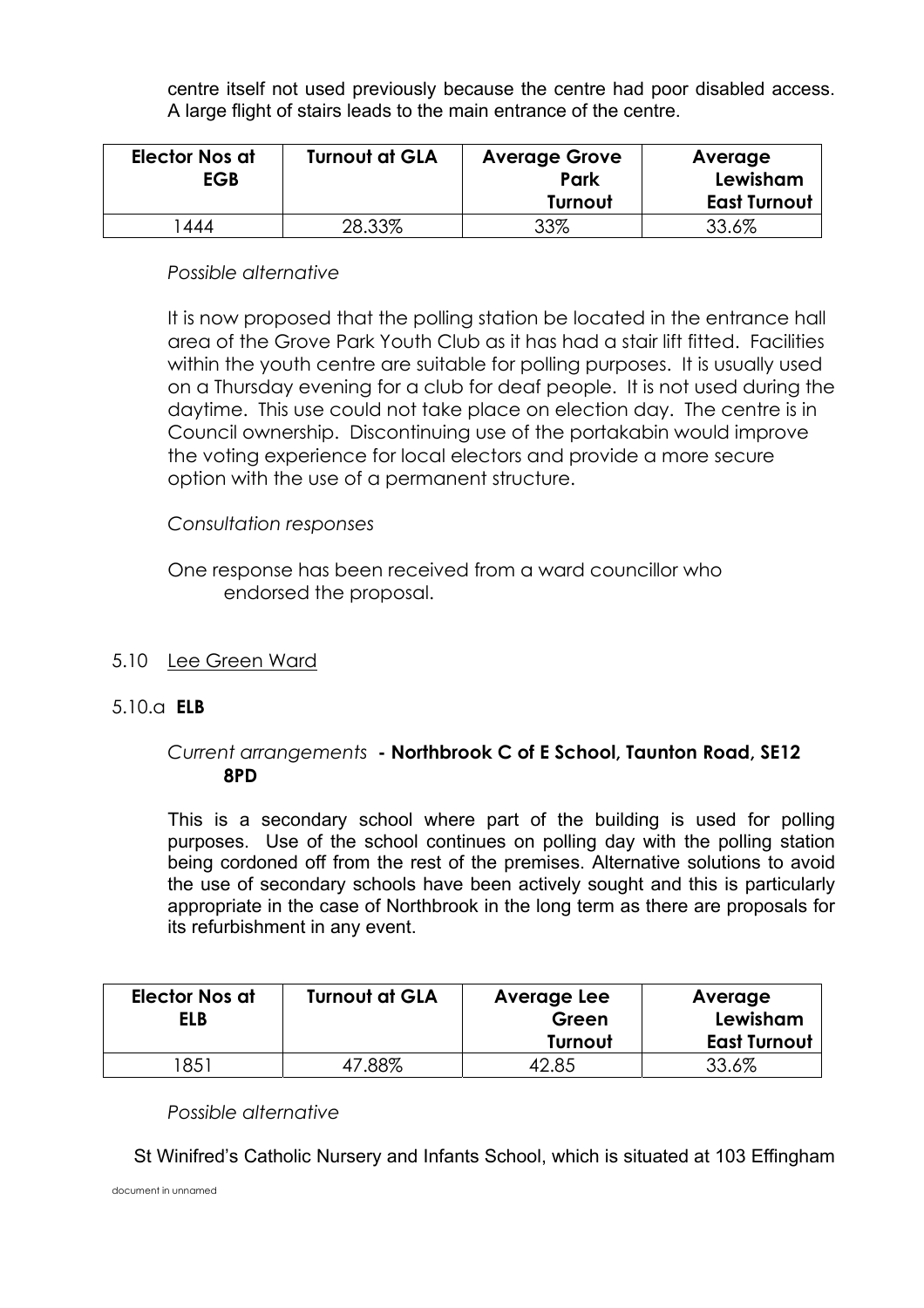Road, Lee, SE12 8NS and is very close to the existing polling station. It has good facilities and easy disabled access. The school has indicated it would consent to its use as a polling station.

 *Consultation Responses* 

- No responses had been received at the time of despatching this report. Any responses received will be reported at the meeting.
- 5.11 Lewisham Central Ward

#### 5.11.a **ECA**

#### *Current Arrangements* **– Hither Green School, Beacon Road SE13 6EH**

 This is a primary school which has not in the past presented any difficulties as a polling station. It is a suitable location and facilities were acceptable for polling purposes. However, this school is undergoing a major refurbishment at present and in its current condition the rooms used for polling previously are not available. However, the major works currently in progress are scheduled for completion in February 2005. The works appear to be progressing well and completion is expected on time. Whilst it is not suggested at this stage that an alternative be found, officers will report back in March 2005 if an alternative is required.

| <b>Elector Nos at</b><br><b>ECA</b> | <b>Turnout at GLA</b> | Average<br>Lewisham<br>Central<br>Turnout | Average<br>Lewisham<br>Turnout |
|-------------------------------------|-----------------------|-------------------------------------------|--------------------------------|
| 2097                                | 31.26%                | 28.94%                                    | 33.6%                          |

#### 5.11.b **ECE**

#### *Current Arrangements* – **British Legion Hall, 440 Lewisham High Street, SE13 6LJ**

 This is a small social club which has been used as a polling station for many years. The building is damp and has steps giving access to the pathway and to the building itself. The steps can be ramped and normally are. The building is in poor condition.

| <b>Elector Nos at</b><br><b>ECE</b> | <b>Turnout at GLA</b> | Average<br>Lewisham<br>Central<br>Turnout | Average<br>Lewisham<br><b>East Turnout</b> |
|-------------------------------------|-----------------------|-------------------------------------------|--------------------------------------------|
| 664                                 | 28.07%                | 28.94%                                    | 33.6%                                      |

 *Possible alternative*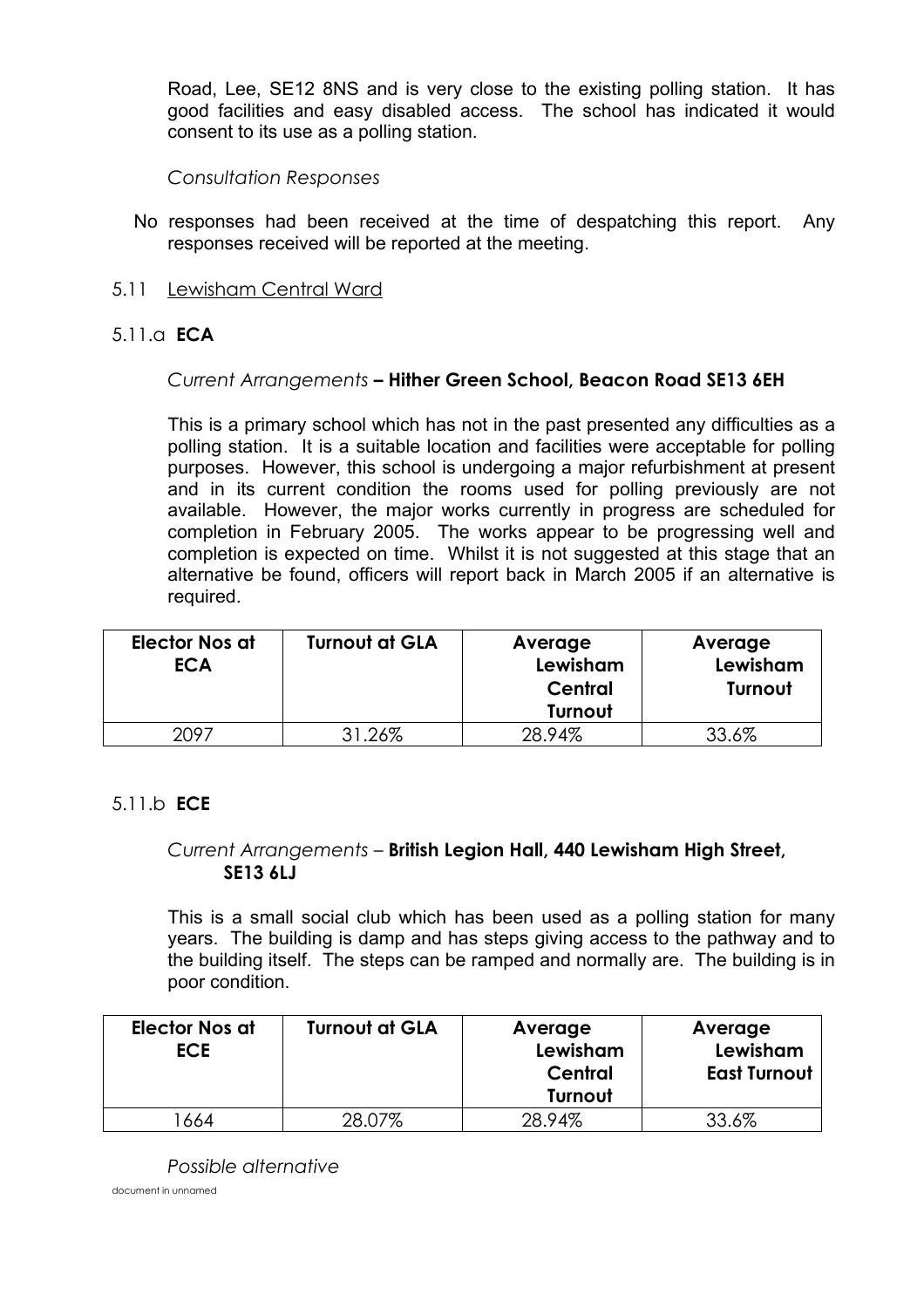The Saville Centre, 436 Lewisham High Street, SE13 6LJ. This centre is situated next door to the current polling station so any change of venue would not create a lot of disruption for voters. The Saville Centre has easy uninterrupted access for disabled users with a ramp in situ. The centre is in Lewisham ownership but it is in use as a day centre on a daily basis. That use could not take place and the centre would have to be closed as a day centre on the day of election

#### *Consultation responses*

 No responses had been received at the time of despatching this report. Any responses received will be reported at the meeting.

5.12 Whitefoot Ward

#### 5.12.a **EWA**

#### *Current arrangements –* **Forster Park School, Boundfield Road SE6 1PQ**

 This primary school is approached by a long drive set back from the road with poor visibility to the electors.

| <b>Elector Nos at</b><br><b>EWA</b> | <b>Turnout at GLA</b> | Average<br>Whitefoot<br>Turnout | Average<br>Lewisham<br><b>East Turnout</b> |
|-------------------------------------|-----------------------|---------------------------------|--------------------------------------------|
| 696                                 | 24.8%                 | 29.5%                           | 33.6%                                      |

#### *Possible alternative*

 A possible alternative, which is situated close to the school, near a shopping parade and much more central and visible to the public is Goldsmith's Community Centre, Castillon Road. This building is used as a health centre, children's nursery and community centre. The entrance to these facilities is entirely separate to the room proposed for use as a polling station. The community centre has easy access for disabled people and use as a polling station would not interfere with the building's other uses. Access to the main hall, which would be the proposed polling station, could be achieved with continuing use by other centre users. The users of the health facilities the nursery and the community centre generally would be separate from the voters. The centre is visible, central and has the advantage of not being school premises. It appears not to present any access difficulties.

#### *Consultation Response*

 No responses had been received at the time of despatching this report. Any responses received will be reported at the meeting.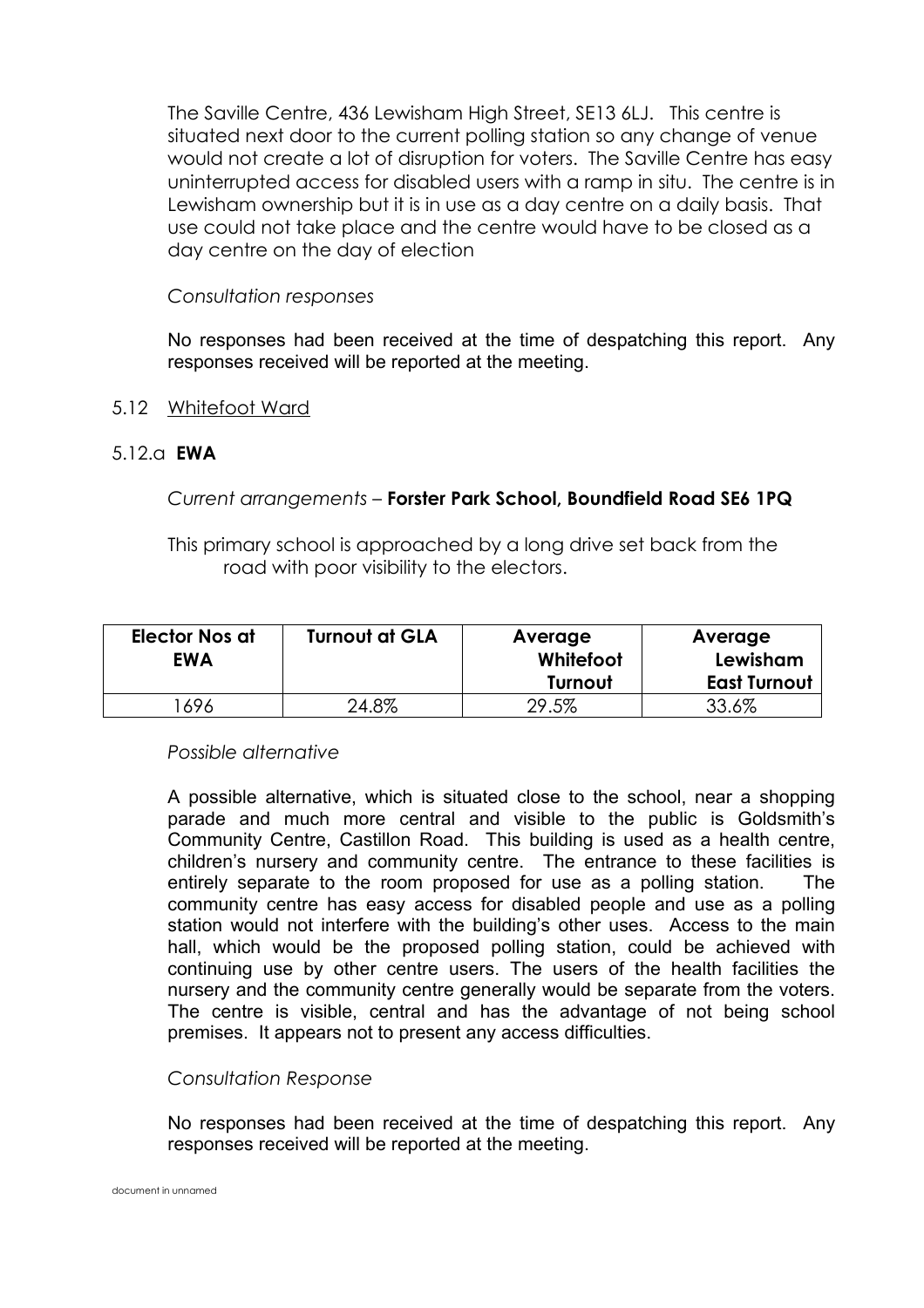#### *Current arrangements* **– Portakabin, (Opp. No. 5) Shaw Path, BR1 5NP**

 This portakabin has been situated on a green in Shaw Path for use as a polling station for several years. On more than one occasion, including the GLA/Euro Elections in June 2004, the positioning of this portakabin on Shaw Path has caused severe security problems. In June 2004 gangs congregated the day before polling day on delivery of the portakabin behaving in an extremely threatening manner. The Police were called on more than one occasion to disperse the crowds who returned, vandalised the portakabin and the portaloo. They broke the windows, urinated in the cabin and stole the furniture. They returned the following day threatening staff. The portakabin had to be removed immediately on close of poll at additional cost to the Council because youths were threatening to burn it down. The portakabin's location is on the edge of the polling district.

| <b>Elector Nos at</b><br><b>EWD</b> | <b>Turnout at GLA</b> | Average<br>Whitefoot<br>Turnout | Average<br>Lewisham<br><b>East Turnout</b> |
|-------------------------------------|-----------------------|---------------------------------|--------------------------------------------|
|                                     |                       |                                 |                                            |
| 970                                 | 30.99%                | 29.5%                           | 33.6%                                      |

#### *Possible alternative*

 Officers searched for an alternative permanent structure close to Shaw Path. Enquiries were made of a private playgroup who initially consented but could not secure their management committee approval to use as a polling station. Other suitable permanent structures could not be identified. It is therefore proposed that a double polling station be established in the Whitefoot Lane Christian Centre, 480 Whitefoot Lane, BR1 5SF. This centre (EWB) is on the edge of its own polling district and therefore centrally located between EWB/EWD. It is in very good condition, has easy access to the building, is on a main thoroughfare and has suitable facilities inside the building. There are no DDA issues. The building lends itself easily to use as a double station.

 The current combined electorate of EWB and EWD is 2075**.** If 70% turnout were to be achieved at the General Election, then approximately 1450 voters could call at the centre that day. Officers are of the opinion that the Christian Centre could cope with such numbers

#### *Consultation responses*

 No responses had been received at the time of despatching this report. Any responses received will be reported at the meeting.

#### **CONSTITUENCY - LEWISHAM WEST**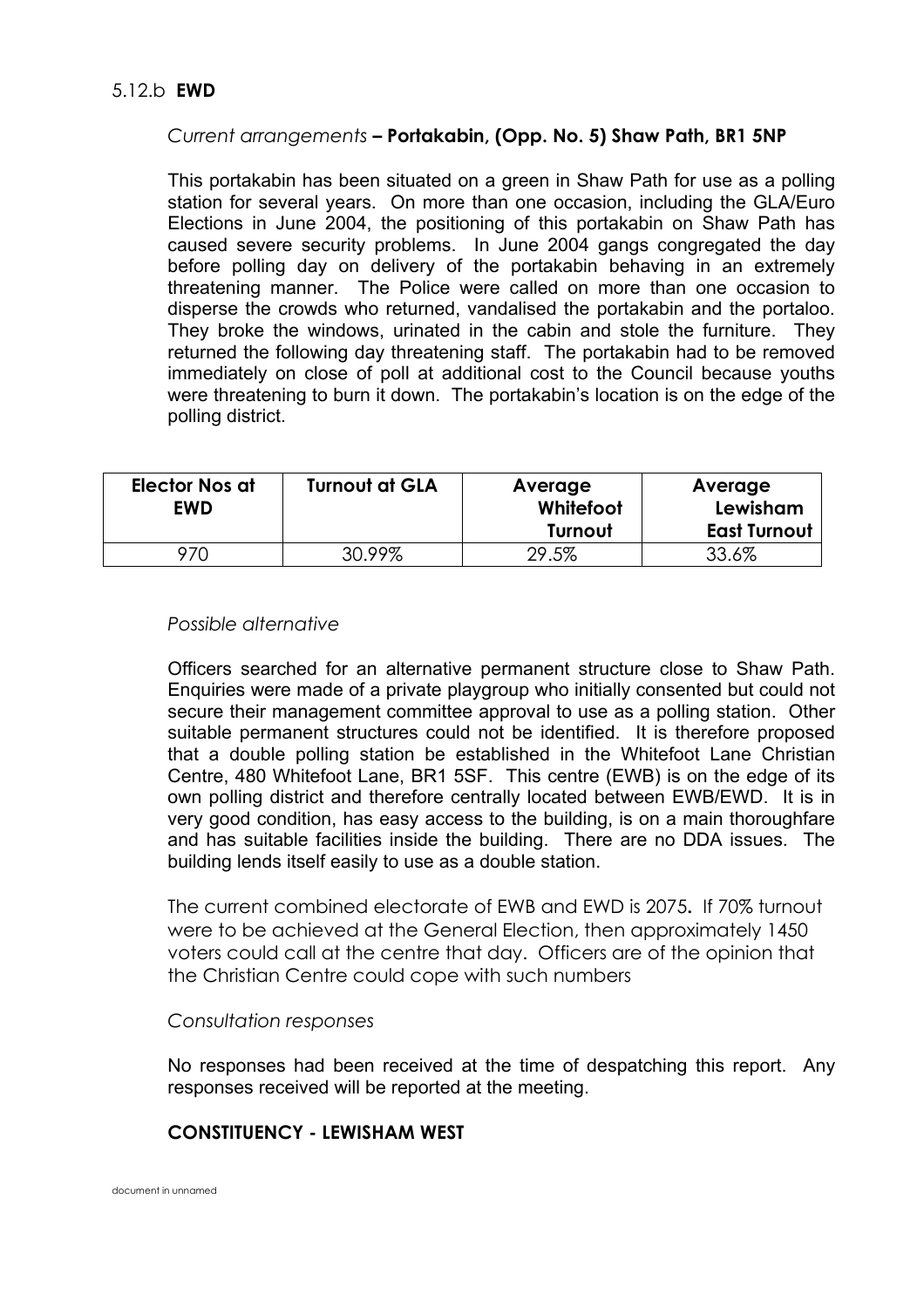#### 5.13 Bellingham Ward

#### 5.13.a **WBF**

#### *Current arrangements* **– Sedgehill School, Sedgehill Road, SE6 3QW**

 The polling station is a room within the main secondary school with the school remaining open on election day. Polling areas are cordoned off. The use of the school as a polling station is a distraction for the school and pupils usually at the busiest time of the academic year.

 Access to the polling station requires a ramp for two large steps. The polling station is on the edge of the polling district.

| <b>Elector Nos at</b><br><b>WBF</b> | <b>Turnout at GLA</b> | Average<br><b>Bellingham</b><br>Turnout | Average<br>Lewisham<br>West<br>Turnout |
|-------------------------------------|-----------------------|-----------------------------------------|----------------------------------------|
| '576                                | 24.45%                | 7%                                      | 33.4%                                  |

#### *Alternative proposal*

 Sedgehill Centre, 69-85 Sedgehill Road, SE6 3QN – this is a Council owned building in use as a community centre. It is close to Sedgehill School, only a few hundred metres away. Marginally it is more central to the polling district. Access to the building is flat and the doorway is wide, providing easy access to the building for wheelchair users. The centre is generally used on a Thursday for a playgroup in the morning and badminton in the evening.

 Use of the centre would enable use of the school to stop but would also mean that the use of the centre as set out above would also not be possible.

#### *Consultation responses*

 No responses had been received at the time of despatching this report. Any responses received will be reported at the meeting.

#### 5.14 Catford South Ward

No change proposed.

#### 5.15 Forest Hill Ward

#### 5.15.a **WFB**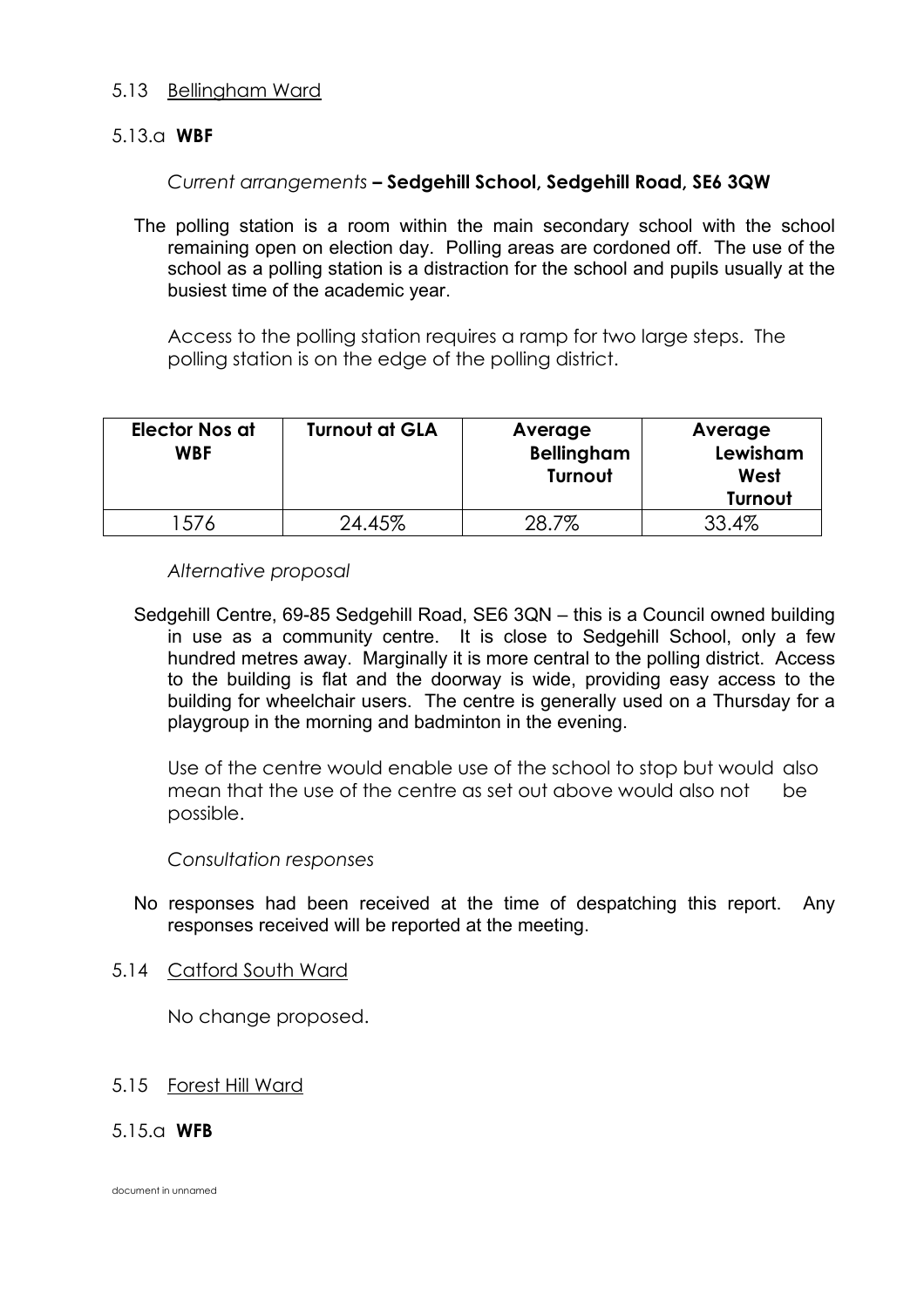#### *Current arrangements* **– Sydenham School, Dartmouth Road, SE26 4RD**

 The polling station is in the school's Sixth Form Centre in Dartmouth Road. The area used for polling is cordoned off from the secondary pupils and the teaching programme is not interrupted. The school remains open on polling day and there have been no complaints. The school is central to the polling district, on the main road with good public transport.

| <b>Elector Nos at</b><br><b>WFB</b> | <b>Turnout at GLA</b> | <b>Average Forest</b><br><b>Hill Turnout</b> | Average<br>Lewisham<br>West<br>Turnout |
|-------------------------------------|-----------------------|----------------------------------------------|----------------------------------------|
| LA 27                               | 30.2%                 | 36.5%                                        | 33.4%                                  |

#### *Possible alternative*

 Forest Hill Library (Children's Room) Dartmouth Road, SE23 3HZ – the Children's Room has separate access to the rear of the library, by a pathway leading from Thorpewood Avenue, SE26. The access is wheelchair user friendly. The store of books is organised on moveable trolleys/shelves and the room could be easily cleared and suitable for polling purposes. General access to the remainder of the library would not be disrupted as the door between the Children's Room and the main library could be secured.

 The library is situated in a central position for the polling district on the same main road as the current polling station, only a few hundred metres away.

 In considering whether to use the children's room as an alternative, Members will need to weigh the desire to have school life uninterrupted as little as possible with the loss of the use of the children's room at the library for one day.

#### *Consultation responses*

 No responses had been received at the time of despatching this report. Any responses received will be reported at the meeting.

- 5.16 Forest Hill Ward
- 5.16.a **WFD**

#### *Current arrangements* **- Horniman Primary School, Horniman Drive, SE23 3PB**

document in unnamed This primary school is built on a steep hill. Much of the structure of the school stands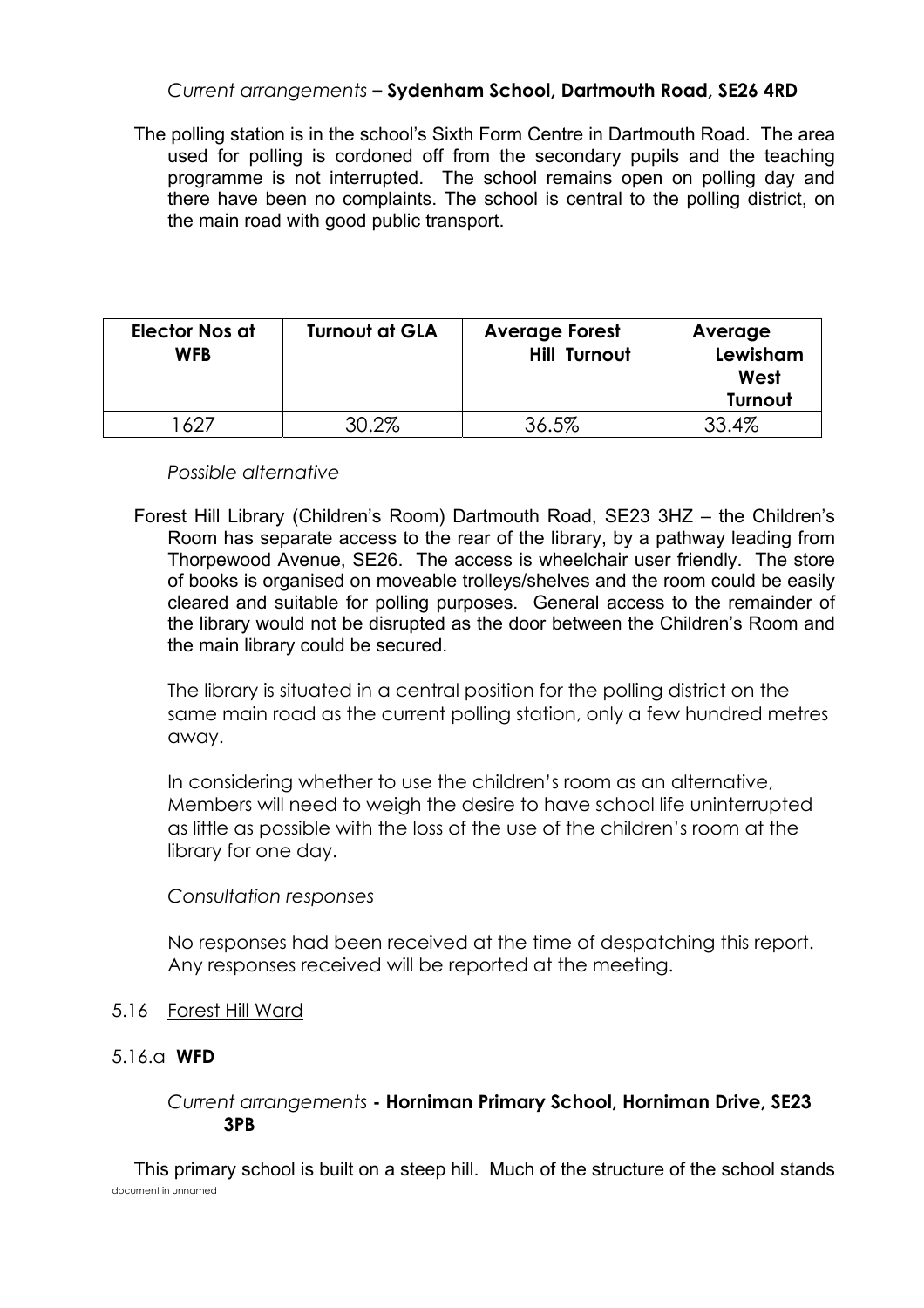on large metal upright supports. Access to the polling station is through a gate (which is separate to the main entrance) and down a steep ramp providing an entrance to the school on the lower level at the back. The school closes for polling day.

 At the GLA elections, the Head Teacher raised an issue about the use of the school. Her concerns were that access via the ramp is difficult for many electors and particularly for disabled people because it is so steep. Apparently in the past a portakabin had been provided in the car park at the school, near the main entrance at the front, but these arrangements changed several years ago so that the school itself was used instead. The Head Teacher would prefer the use of the portakabin to be reinstated.

| <b>Elector Nos at</b><br><b>WFD</b> | <b>Turnout at GLA</b> | <b>Average Forest</b><br><b>Hill Turnout</b> | Average<br>Lewisham<br>West<br><b>Turnout</b> |
|-------------------------------------|-----------------------|----------------------------------------------|-----------------------------------------------|
| 409                                 |                       | 36.5%                                        | .4%                                           |

#### *Possible alternative*

 The use of a portakabin in the car park situated at the front of Horniman Primary School would mean that the steep ramp would not have to be used at all. Additionally, it would mean that the school could remain open on polling day provided that the front entrance to the school building itself were secured. Pupils and parents could use the ramp and the entrance to the school at the back instead. The head teacher has indicated her support for this amended practice.

#### *Consultation responses*

 No responses had been received at the time of despatching this report. Any responses received will be reported at the meeting.

#### 5.16.b **WFF**

#### *Current Arrangements* **– Community Room at Macklin House, Shackleton Close, SE23 3YP**

 This very small community room is situated in the ground floor of Macklin House, Shackleton Close, Forest Hill, SE23. The building is in the middle of the Shackleton Estate. Access is gained from the front by a long ramp into a corridor off which is the community room. Access can also be gained to the rear of the building. Indeed, many voters at this polling station are likely to come from the large estate mainly at the rear of the polling station, the Shackleton Estate. Because of the terrain to the rear of the building, access to this entrance is via several flights of stairs set into the pathways. For those who are less agile, this method of access would prove difficult and inconvenient as the access to the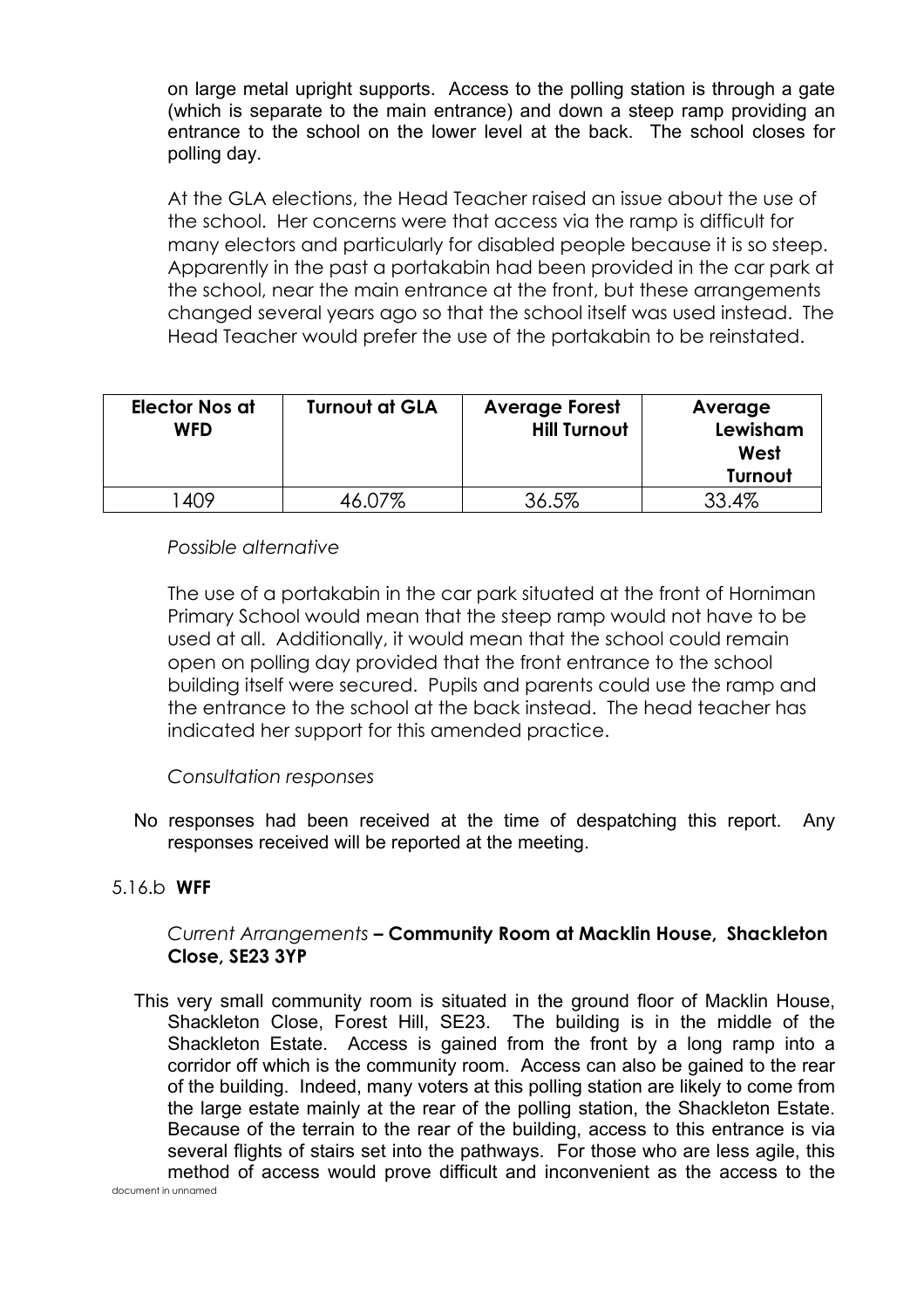from this estate is tortuous.

 Once in the building, access into the community room, which is the polling station, requires the elector to turn into a further narrower corridor within the premises. The turning circle is very small.

 At the GLA/Euro Elections one voter in a large wheelchair could not gain access into this corridor. She could not turn her wheelchair in the turning circle. The Presiding Officer offered to bring the ballot papers and the ballot box to the doorway to enable the elector to vote. However, the voter declined and left without voting.

 Inside the community room is laid out as a playgroup and it is used for this purpose on a daily basis. It is cramped and the floor uneven with an open grid in the middle of it. This grid is usually hidden by static playgroup equipment which has to be moved for election day and so presents a health and safety hazard.

| <b>Elector Nos at</b><br><b>WFF</b> | <b>Turnout at GLA</b> | <b>Average Forest</b><br><b>Hill Turnout</b> | Average<br>Lewisham<br>West<br>Turnout |
|-------------------------------------|-----------------------|----------------------------------------------|----------------------------------------|
| 1393                                | 35.39%                | 36.5%                                        | 33.4%                                  |

 *Possible alternative* 

Eliot Bank Primary School, Thorpewood Avenue, SE26 4BU

 The school itself is built on the hillside and within the school building there are numerous steps. However there is an outbuilding at the school to which there is an approach by ramp. This building is currently used as a resource centre. There are two entrances to it, with 3 stairs which would need to be ramped at one door. The building would be suitable for polling purposes, although it is not in the main school building. Cars could have access on to the site, thereby eliminating the need to negotiate the longer ramp. The school would need to close for the day as separate areas for the children and the voters could not otherwise be achieved. The Head teacher has indicated her support for the use of the building as a polling station.

 *Consultation Responses* 

 No responses had been received at the time of despatching this report. Any responses received will be reported at the meeting.

#### 5.17 Perry Vale Ward

#### 5.17.a **WPC**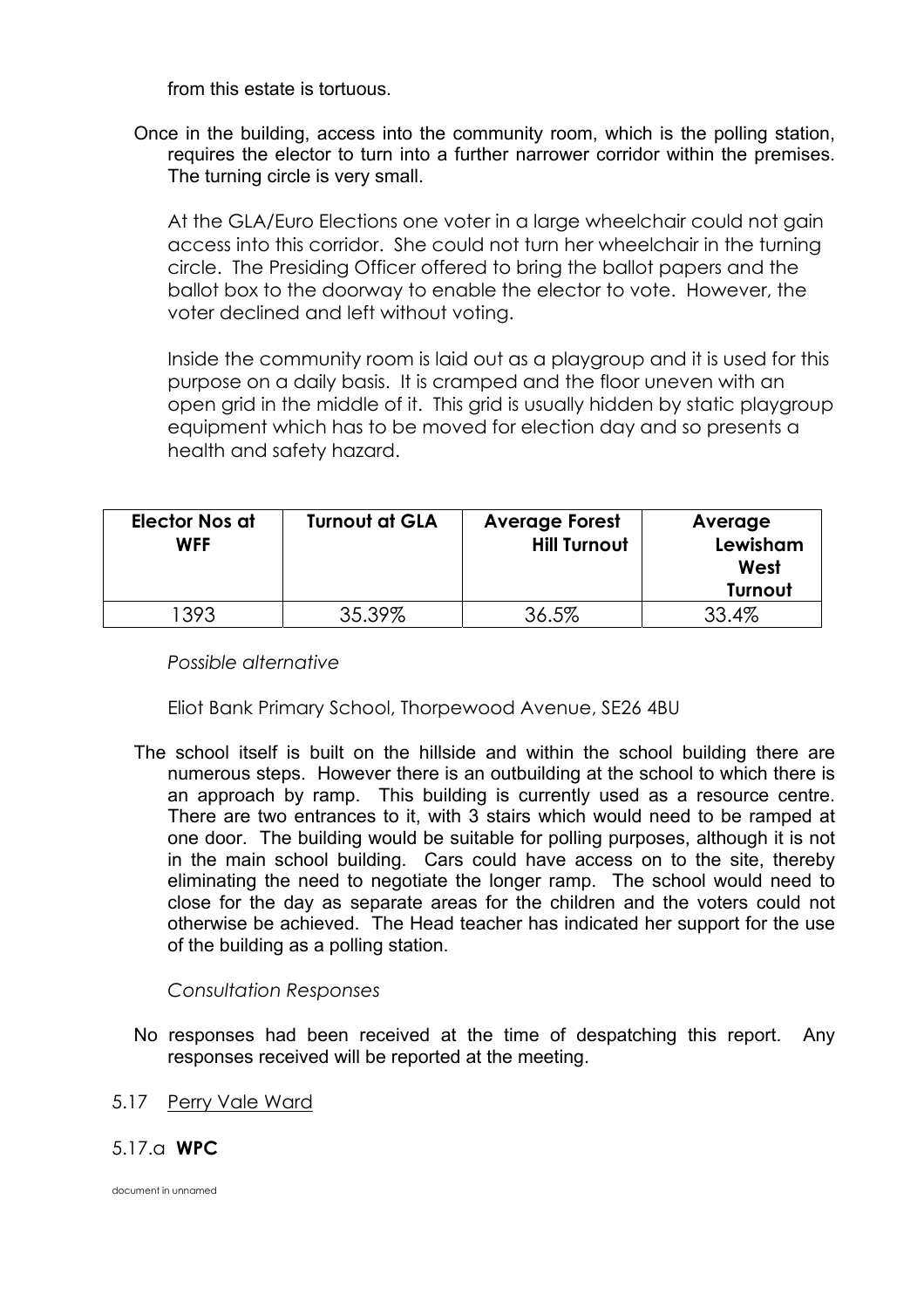#### *Current Arrangements* **– Forest Hill Boys School, Mayow Road SE23 2XG**

 This secondary school is currently undergoing major works. The polling station in the past has been the gym at the school. However, a recent visit has shown that the gym has been demolished and the school reports that other parts of the building are not suitable for shared use. To continue there as a polling station would require closure of at least one school building on election day. The school is, however, central to the polling district.

The school is, in any event, scheduled for further major building works.

| <b>Elector Nos at</b><br><b>WPC</b> | <b>Turnout at GLA</b> | <b>Average Perry</b><br>Vale<br>Turnout | Average<br>Lewisham<br>West<br>Turnout |
|-------------------------------------|-----------------------|-----------------------------------------|----------------------------------------|
| 57                                  | 28.9%                 | 35.9%                                   | 33.4%                                  |

#### *Possible alternative*

 Our Lady and St Philip Neri Catholic Primary School – this primary school has excellent facilities with easy access for wheelchair users and the head teacher has confirmed her support for the use of the school as a polling station. The school is central for all electors in the polling district but would, of course, have to close on polling day.

#### *Consultation Response*

 No responses had been received at the time of despatching this report. Any responses received will be reported at the meeting.

#### 5.17.b **WPF**

#### *Current Arrangements* **- St George's Church Hall, Carholme Road, SE23 2HT**

 This church hall has closed for associated redevelopment of the church and community centre on the current site of the church on the corner of Vancouver Road. The community centre is therefore not available for polling station use in future. It is no longer open.

| <b>Elector Nos at</b><br><b>WPF</b> | <b>Turnout at GLA</b> | <b>Average Perry</b><br>Vale<br>Turnout | Average<br>Lewisham<br>West<br>Turnout |
|-------------------------------------|-----------------------|-----------------------------------------|----------------------------------------|
|                                     | 35.37%                | 35.9%                                   | 33.4%                                  |

 *Possible alternative*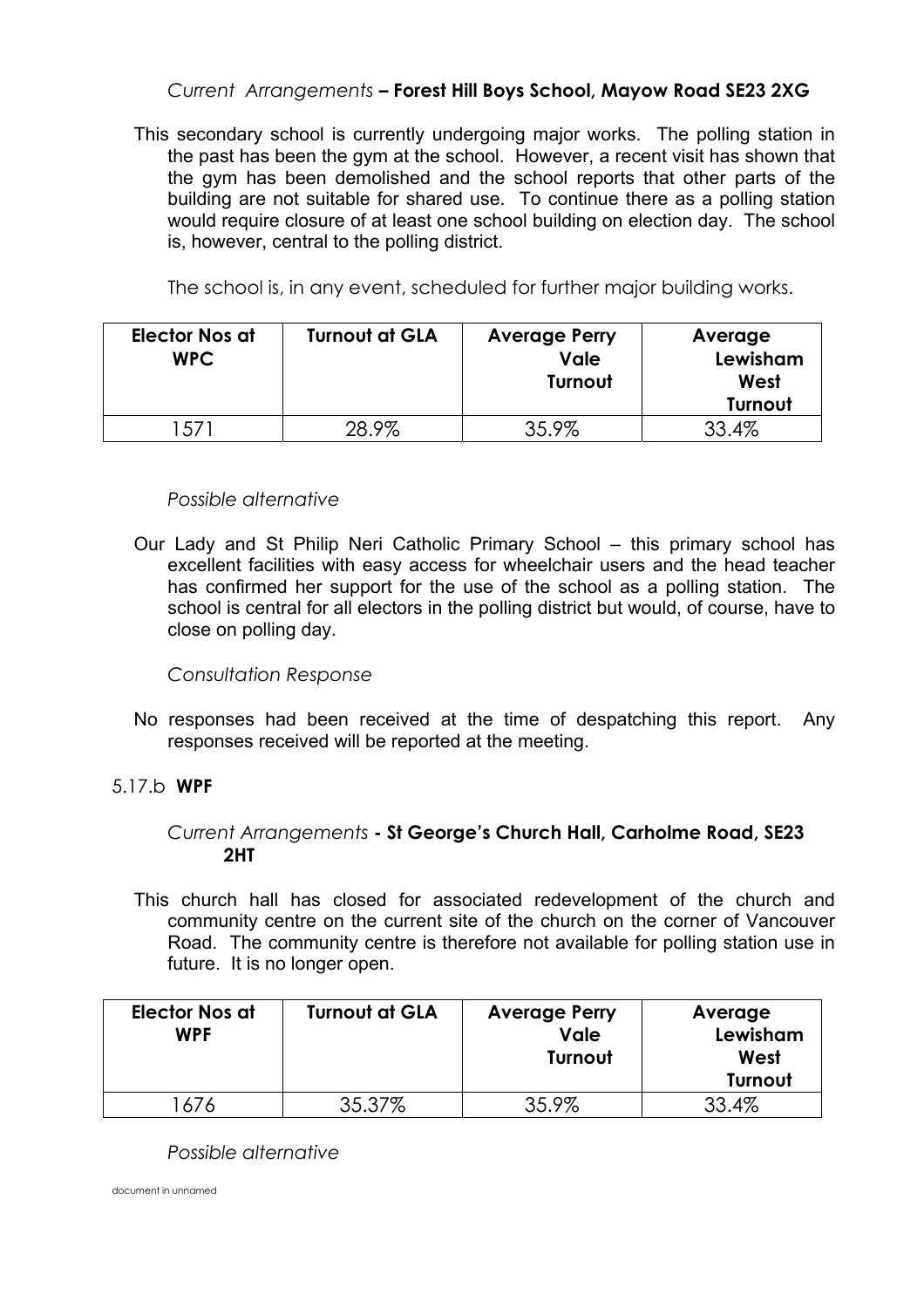St George's Christ church Hall – Vancouver Road SE23 2AG

- Depending on the facilities in the new development which is advanced but not yet complete, it would be hoped to transfer the polling station to the community facilities on the corner of Vancouver Road in the new development. Enquiries show that this work should be complete in January/February 2005. If it is, the property will be visited. The plans show that the building will be suitable. Members of the Committee are asked to agree to its use and in the event that the inspection proves it to be unsuitable a further report will come back to this **Committee.**
- If the new development is not suitable for polling station use, officers would propose that a double polling station be set up at Kilmorie Road School with polling district WPE. Kilmorie Road School is only just outside polling district WPF and offers excellent polling facilities. If a further report is necessary, further details will be provided then.

 *Consultation Responses* 

- No responses had been received at the time of despatching this report. Any responses received will be reported at the meeting.
- 5.18 Rushey Green Ward

No changes proposed

- 5.19 Sydenham Ward
- 5.19.a **WSB**

#### *Current Arrangements* **– Wells Park Hall, Coombe Road, SE26 6AD**

 This polling station is situated in an old community centre on the corner of Wells Park Road and Coombe Road, SE26. There are two entrances, one in Coombe Road via several steps, the other disabled access in Wells Park Road. The disabled access is very narrow (only 75cms) and does not allow access by large wheelchairs. The hall itself is in shabby condition.

 A complaint was raised in the GLA/Euro Elections by an elector in a wheelchair who could not get access into this polling station as the door was too narrow. The Presiding Officer brought ballot papers and a ballot box to the door and the elector, though dissatisfied, exercised his democratic right to vote. This episode resulted in adverse publicity for the Council. Although on the edge of the polling district, this polling station is a convenient location for the polling district.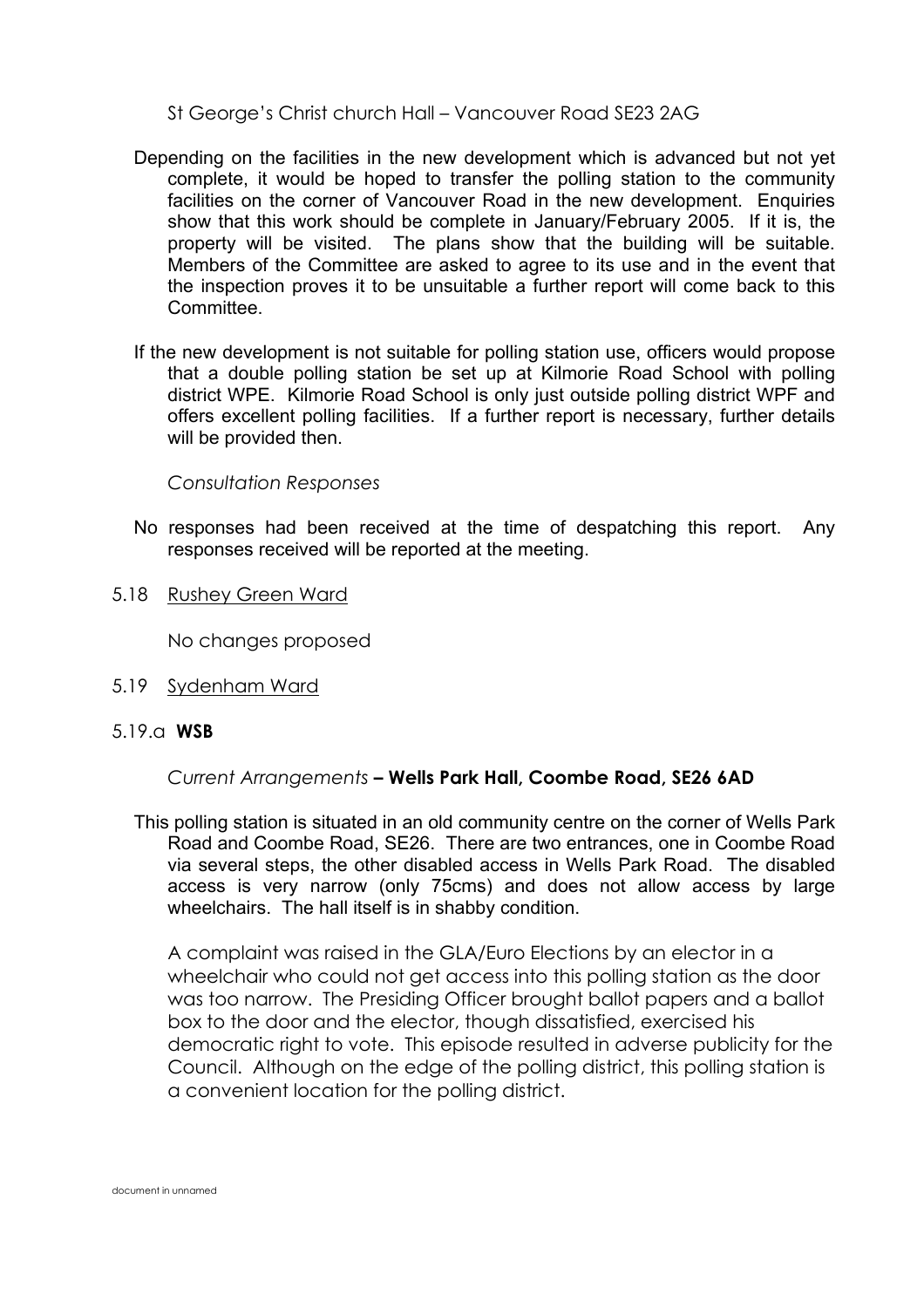| <b>Elector Nos at</b><br><b>WSB</b> | <b>Turnout at GLA</b> | Average<br>Sydenahm<br>Turnout | Average<br>Lewisham<br>West<br>Turnout |
|-------------------------------------|-----------------------|--------------------------------|----------------------------------------|
| 1662                                | 34.76%                | 34.8%                          | 33.4%                                  |

#### *Possible alternative*

 The Grove Centre, 2 Jews Walk, SE26 6PL – this community centre is privately owned and run by the church adjacent to it in Jews Walk. It consists of a large entrance area with a community room and luncheon club to the rear. If the entrance hall area were used as a polling station, community use of the rear rooms could continue as they could be made secure and entirely separate from the polling station. The polling station and the rear part of the building would be accessed via separate entrances. The entrance hall is sufficiently large for a polling station and is in very good condition, bright and accessed via a permanent ramp in situ. The management committee of The Grove Centre have confirmed their consent to operate as a polling station. This venue is much more suitable than Wells Park Hall, though it is on the edge of the polling district. However, it is still accessible and close to the main thoroughfare, Kirkdale.

#### *Consultation responses*

 No responses had been received at the time of despatching this report. Any responses received will be reported at the meeting.

#### **6. Factors to be weighed**

 Members are asked to consider each proposal individually, weighing the advantages and disadvantages of maintaining the status quo on moving to alternative premises. They are asked to consider carefully the consultation responses appearing in each instance. There are proposals in this paper which if implemented would mean that no secondary in Lewisham would be used as a polling station and the life of these schools would therefore not be disrupted in any way by polling. Members may also be interested to note that the use of portakabins would remain the same if the proposals are accepted (discontinue use at Grove Park Youth Centre and Shaw Path and introduce new portakabins at Lewisham College, Breakspears Road to replace New Cross Scout Group and at Horniman Primary School to provide easier access for disabled people and keep the school open.).

#### **7. Informing the electorate**

 If Members of the Committee agree to amend the polling places as suggested then the Electoral Services Manager will write to all electors concerned to inform them of the change of polling station prior to the next election and endeavour to include a map on the poll cards.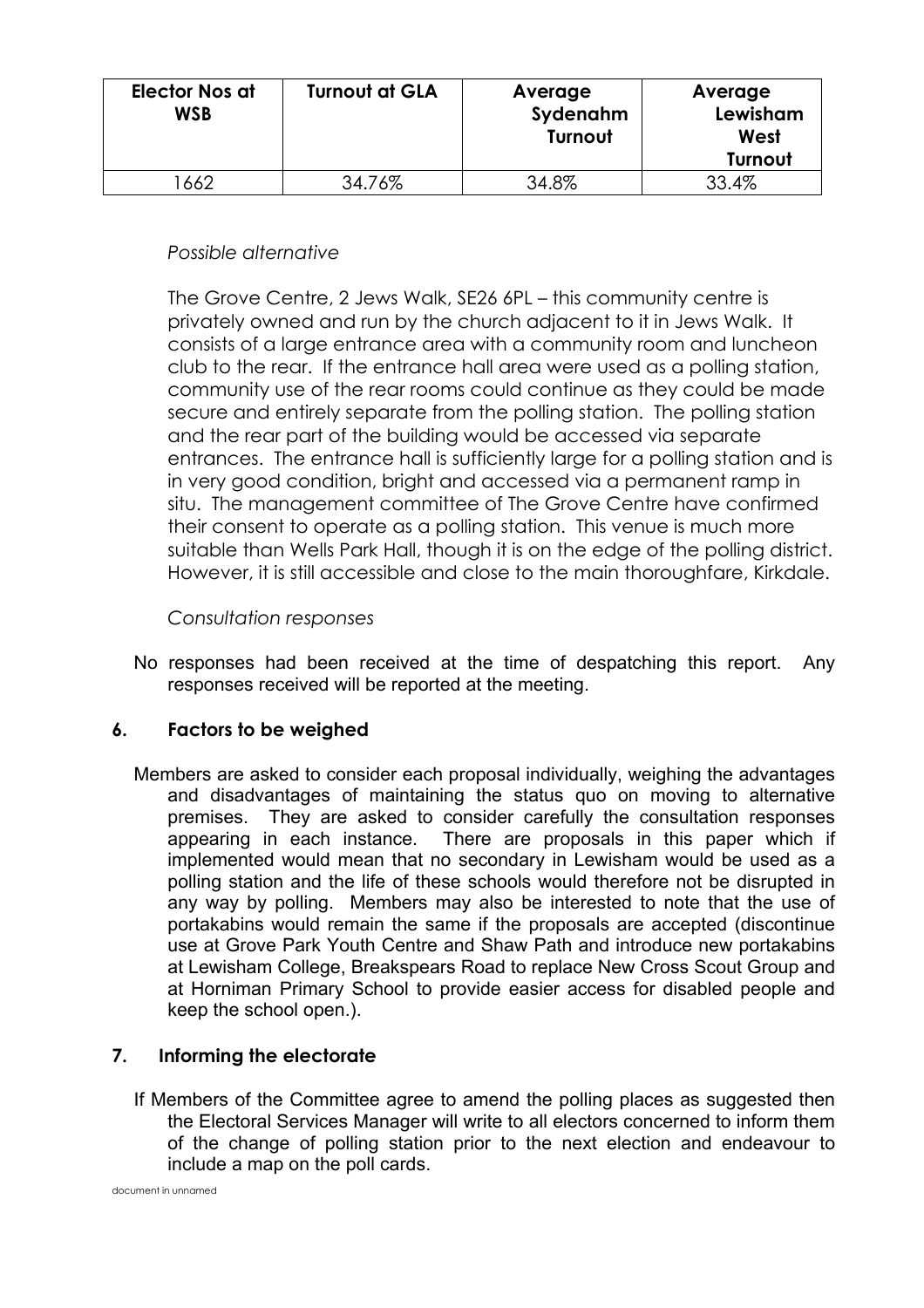#### **8 Legal Implications**

- 8.1 The Disability Discrimination Act 1995 (the Act) makes it unlawful for the provider of services to discriminate against a disabled person by failing to comply with the duty to make reasonable adjustments in circumstances where the effect of that failure is to make it impossible or unreasonably difficult for the disabled person to make use of any service. A "service" is defined by the Act to include access to and use of any place which members of the public are permitted to enter and the services of any local or other public authority.
- 8.2 With effect from 1st October 2004, where a physical feature of a premises makes it impossible or unreasonably difficult for a disabled person to access that service, the duty to make reasonable adjustments required the Council to take such steps as are reasonable in all the circumstances in order to:
- remove the feature
- **alter it so that it no longer has that effect**
- provide a reasonable means of avoiding the feature; or
- provide a reasonable alternative method of making the service available to the disabled person.
- 8.3 The returning officer is under a duty to provide a sufficient number of polling stations and allot electors to those polling stations in such manner as he thinks most convenient. The Council is required to designate polling places for polling districts and to keep them under review in accordance with elections rules. It must exercise this duty with a view to giving all electors such reasonable facilities for voting as are practical in the circumstances. So far as is reasonable and practicable the Council is required to designate as polling places, only those places which are accessible to electors who are disabled. A Council should not designate as a polling place a building if the only means of access to the polling station in it would be by means of steps when another more suitable building is available. However, a building will not be a more suitable polling place if it is so far removed from most of the electors in the polling district as to be inconvenient for them to reach it. A polling place for any polling district must, except in special circumstances, be an area in that district.
- 8.4 Election law provides that polling places for parliamentary, European parliamentary and local government elections should, so far as possible, be the same places unless special circumstances make it desirable for separate places to be designated.
- 8.5 So far as possible polling places have been identified within the polling district unless no suitable building or premises exists. So far as possible polling places in Lewisham are within the polling districts to which they relate.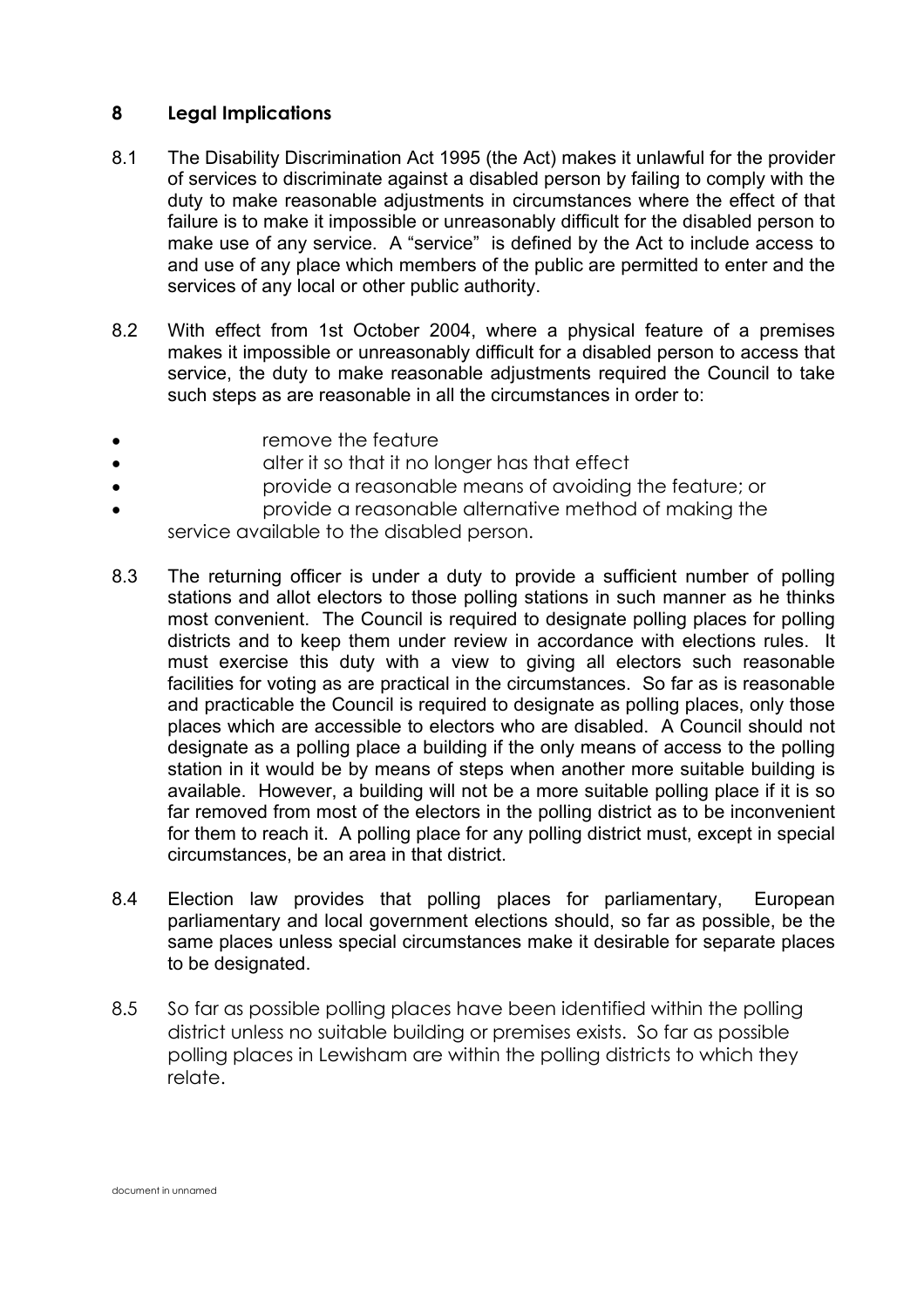#### **9 Financial Implications**

- 9.1 If the proposals in this report are accepted, then rental will be paid in respect of the new polling stations to replace that paid to the current polling stations. Whether or not the new rent is higher or lower will depend upon costs incurred by the usual users of the polling station facility. At general elections, the cost of rental of polling stations is generally recoverable from central Government**.**
- 9.2 The use of portakabins is a comparatively expensive option with rental in the region of £1,240 per portakabin.
- 9.3 The overall cost of polling station provision as suggested in this report would be contained within existing budgets.

#### **10. Equalities Implications**

- 10.1 One of the main purposes in reviewing the use of polling stations was to try to ensure that all electors, irrespective of any disability should have access to the electoral process in the same way as able-bodied voters. Proposals within this report to replace Wells Park Hall, Macklin House and the Ravensbourne Community Centre are attempts to address potential difficulties in this respect.
- 10.2 Where the use of community centres is agreed, Members will need to bear in mind that for polling day facilities offered to playgroups, senior citizens and youth clubs would not be possible as the buildings are needed for election purposes from 6 a.m. until 10.p.m. This will have an impact on some of the most vulnerable residents, though where possible alternative arrangements are made for these groups.

#### **11. Crime and Disorder Implications**

- 11.1 The use of the portakabin at Shaw Path has created serious crime and disorder implications as outlined in this report. The proposal to double up the polling station at Whitefoot Lane Christian Centre is an attempt to alleviate the security problems which arise as a result of the use of the portakabin at this site in Downham. Where portakabins are unavoidably used, officers liaise very closely with the Metropolitan Police to ensure additional security following delivery of the portakabin on the day before the election takes place.
- 11.2 On election day itself there are standard arrangements with the local Police who tour polling stations and who co-operate with the Council on election day to respond quickly to any potential difficulties.

#### **12. Environmental Implications**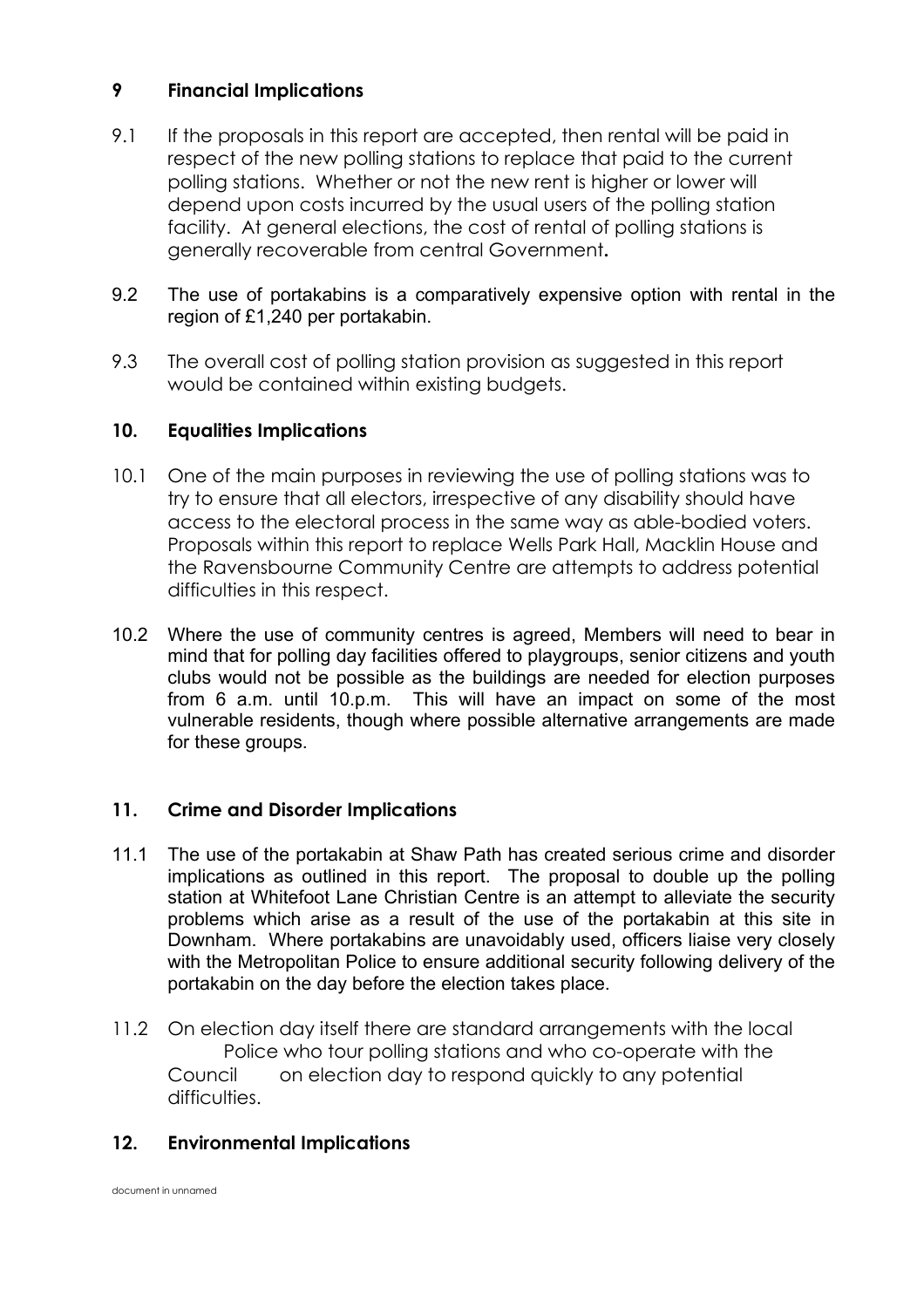There are no specific implications arising from this report.

#### **13. Conclusion**

- 13.1 Proposals have been made to alter polling places as set out in this report. The purpose of making these proposals is to try to enhance the quality of polling station provision and to ensure that so far as is reasonably practicable they are accessible to all members of the community who are entitled to vote. The paper also addresses the significant security issues at Shaw Path involved in the use of a portakabin and suggests alternatives.
- 13.2 Proposals have also been made to minimise the use of secondary schools as polling stations and to anticipate requirements that will be needed as a result of this significant capital investment programme and associated building works in Lewisham schools.
- 13.3 Members are now asked to consider each of the proposals for amendment individually and to make a decision on each.